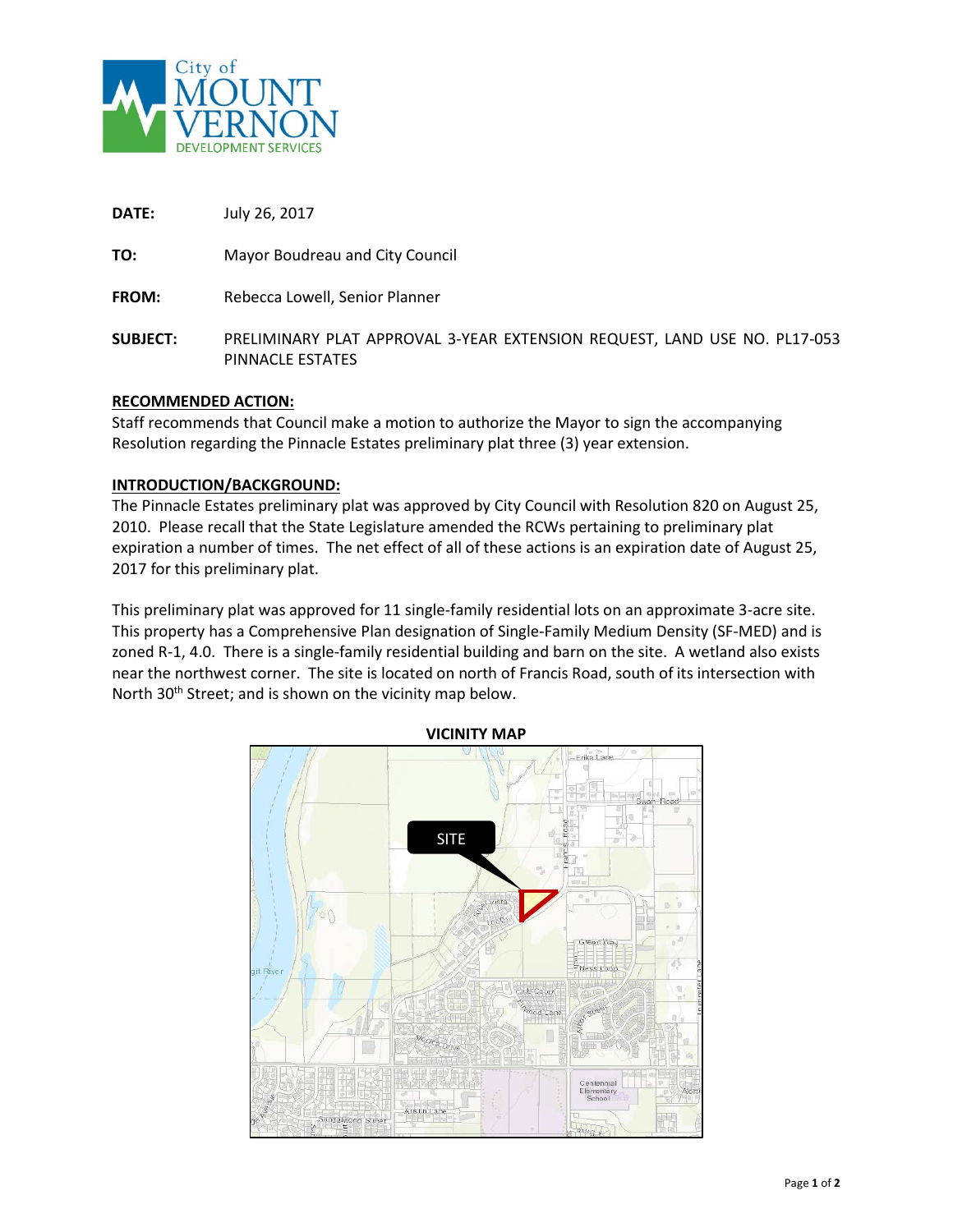### **FINDINGS/CONCLUSIONS:**

In June of 2015, City Council approved Ordinance 3651 that provides a way for preliminary Short Plat approvals to be extended for either one or three years – with conditions. The part of Ordinance 3651 that allows Swanson Short Plat to request a three-year preliminary short plat extension reads as follows:

### *MVMC 16.08.060(C)(2):*

*C. If the developer fails to receive final approval within the timeframes outlined with the above listed subsections A or B the preliminary plat approval shall expire unless one of the following requests are submitted to the CEDD and approved by the City Council through a Type V process.*

*2. An applicant who files a written request to the office of the Community & Economic Development Department may be granted up to a three-year extension for preliminary plat approvals granted on or before December 31, 2010. There shall be allowed only one three year extension; and this extension shall not be combined with the one year extension allowed within sub-section (1), above. In granting this extension a development agreement consistent with the requirements of RCW 36.70B.170 shall be prepared and approved by the City Council. In granting this extension the Council can require that a development comply with any of the development regulations in effect at the time the extension is requested should these regulations be different than the ones the development is vested to.* 

### **RECOMMENDATION:**

Council move to authorize the Mayor to sign the accompanying Resolution that will extend the preliminary plat approval expiration period for three (3) years (i.e., from August 25, 2017 to August 25, 2020) for the Pinnacle Estates Preliminary Plat.

### **ATTACHED:**

- Proposed Resolution for Council Consideration
- Proposed Development Agreement
	- o Exhibit A: Legal Description of the overall property
	- o Exhibit B: Pinnacle Estates Preliminary Plat Maps
	- o Exhibit C: Resolution 820
	- o Exhibit D: Memo from Ana Chesterfield dated June 5, 2017 and Email from Steve Riggs dated May 31, 2017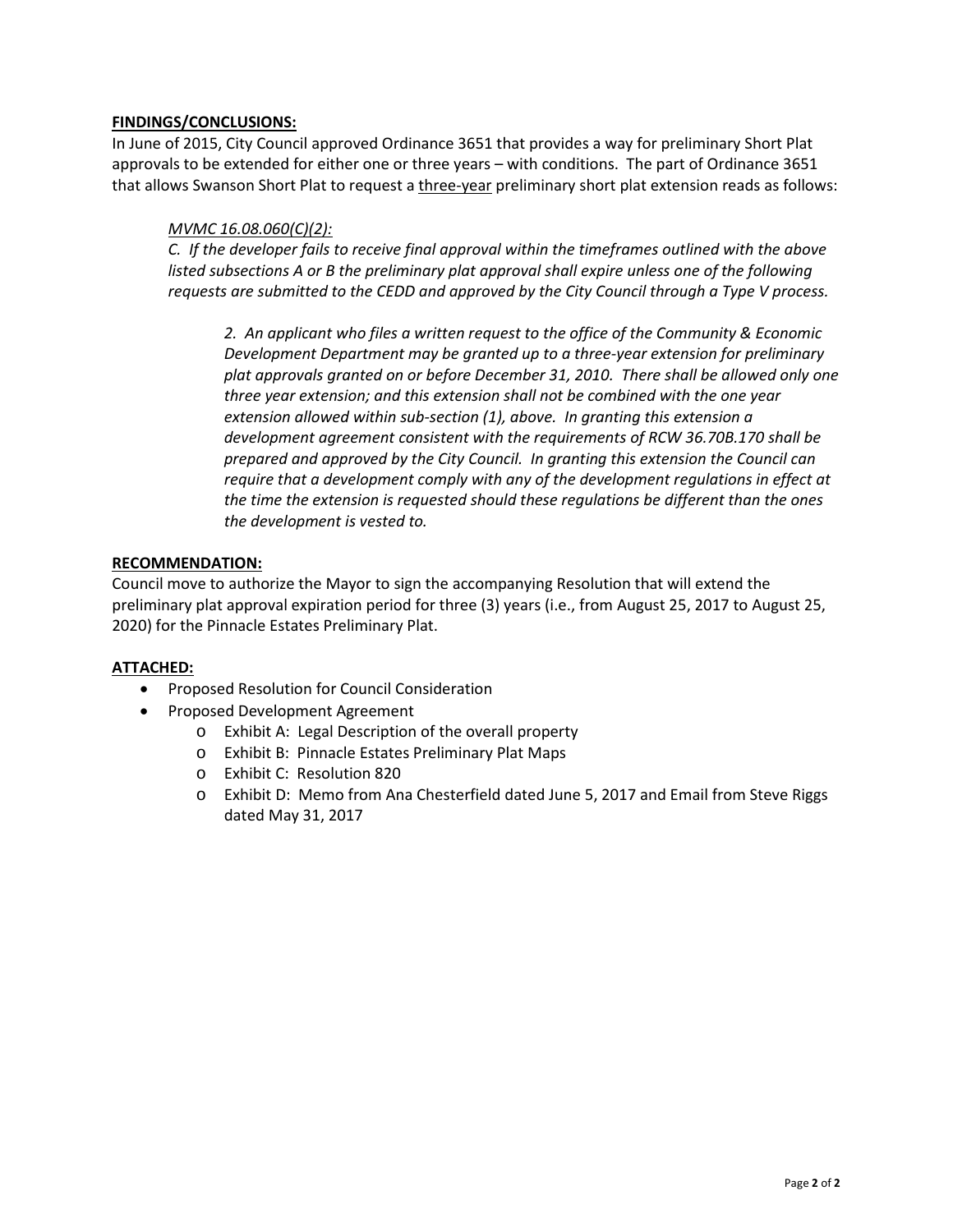#### **RESOLUTION NO.**

**A RESOLUTION OF THE CITY OF MOUNT VERNON, WASHINGTON; ACCEPTING THE DEVELOPMENT AGREEMENT BETWEEN THE CITY OF MOUNT VERNON AND TRANSWORLD INVESTMENT GROUP A WASHINGTON LIMITED LIABILITY CORPORATION WITH DEOL MANJINDER AS ITS GOVERNOR TO EXTEND PRELIMINARY PLAT APPROVAL FOR THE PINNACLE ESTATES PRELIMINARY PLAT IDENTIFIED BY THE CITY AS PROJECT LU09-040**

**WHEREAS**, the Washington State Legislature has authorized the execution of a development agreement between a local government and a person having ownership or control of real property within its jurisdiction (RCW 36.70B.170 (1)); and

**WHEREAS**, this Development Agreement by and between the City of Mount and the Developer (hereinafter the "Development Agreement"), relates to the development known as Pinnacle Estates Preliminary Plat, File No. LU09-040; and

**WHEREAS**, the City Council approved Ordinance 3651 in June of 2015 providing a mechanism for the possible extension of preliminary plat approvals such as the Pinnacle Estates Preliminary Plat; and

**WHEREAS**, the Developer has requested approval of a development agreement to extend the timeframe in which the development will have a valid preliminary plat approval consistent with MVMC 16.08.060(C) (2); and

**WHEREAS**, public notice of City Council's public hearing for consideration of the developer's request to extend preliminary plat approval was published in the Skagit Valley Herald on July 12, 2017; and

**WHEREAS**, the City held a public hearing regarding the approval of this Development Agreement on July 26, 2017; and

**WHEREAS**, it is further deemed advisable to record the decisions reached by the Council through the adoption of this resolution;

#### **NOW, THEREFORE,**

#### **BE IT RESOLVED BY THE CITY COUNCIL OF THE CITY OF MOUNT VERNON:**

- 1. The Recitals and General Provisions found within the accompanying Development Agreement are hereby adopted by reference as if they were fully set forth herein; and,
- 2. That the City of Mount Vernon will accept the accompanying Development Agreement and its associated exhibits labeled as A through D.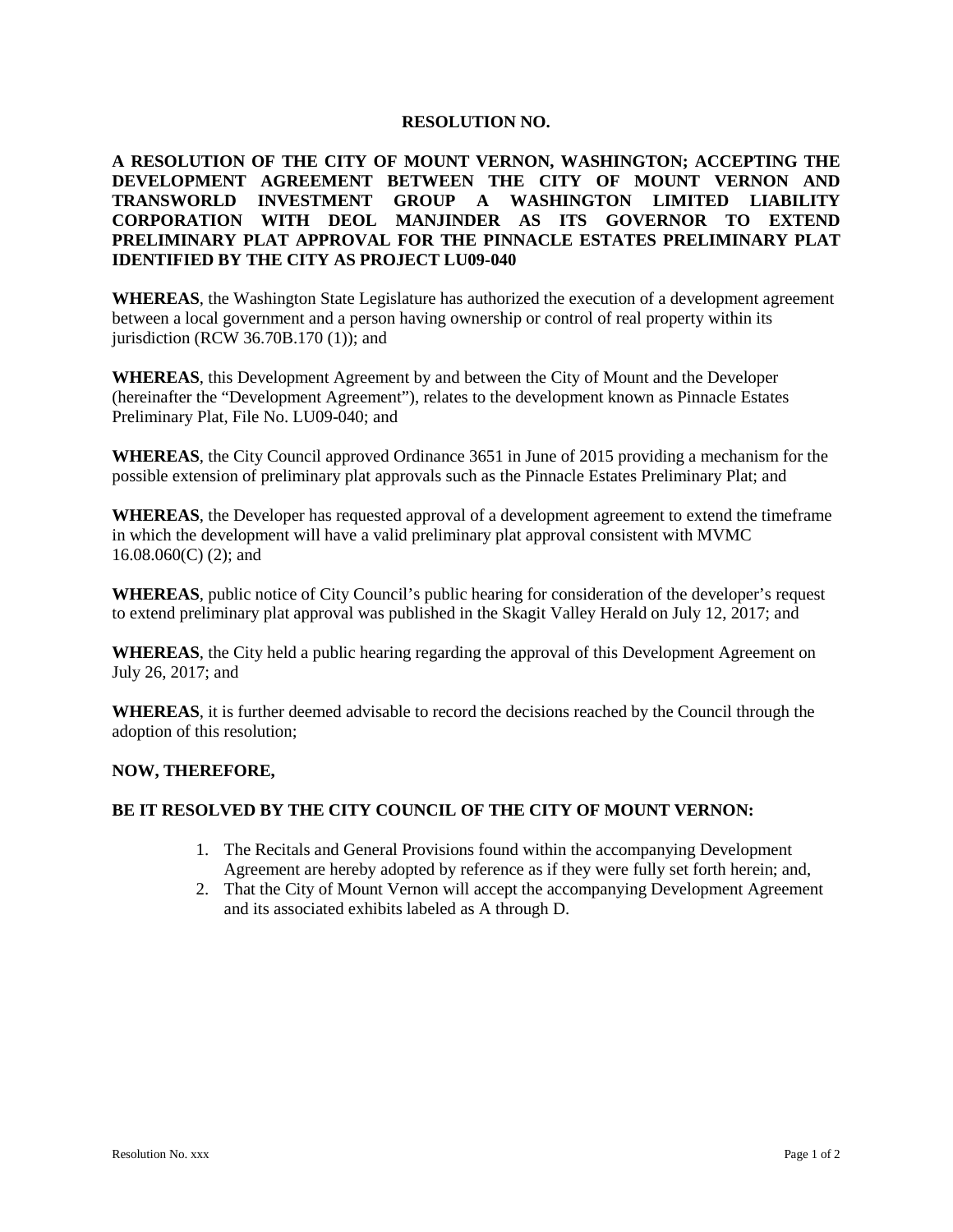**ADOPTED by the City Council of the City of Mount Vernon, Washington, and APPROVED by its Mayor, following a public hearing on the 26th day of July, 2017.**

**SIGNED IN AUTHENTICATION** this \_\_\_\_ day of July, 2017.

Doug Volesky, Finance Director

\_\_\_\_\_\_\_\_\_\_\_\_\_\_\_\_\_\_\_\_\_\_\_\_\_\_\_\_\_\_

\_\_\_\_\_\_\_\_\_\_\_\_\_\_\_\_\_\_\_\_\_\_\_\_\_\_\_\_\_

Jill Boudreau, Mayor

Approved as to form:

Kevin Rogerson, City Attorney

\_\_\_\_\_\_\_\_\_\_\_\_\_\_\_\_\_\_\_\_\_\_\_\_\_\_\_\_\_\_\_\_\_\_\_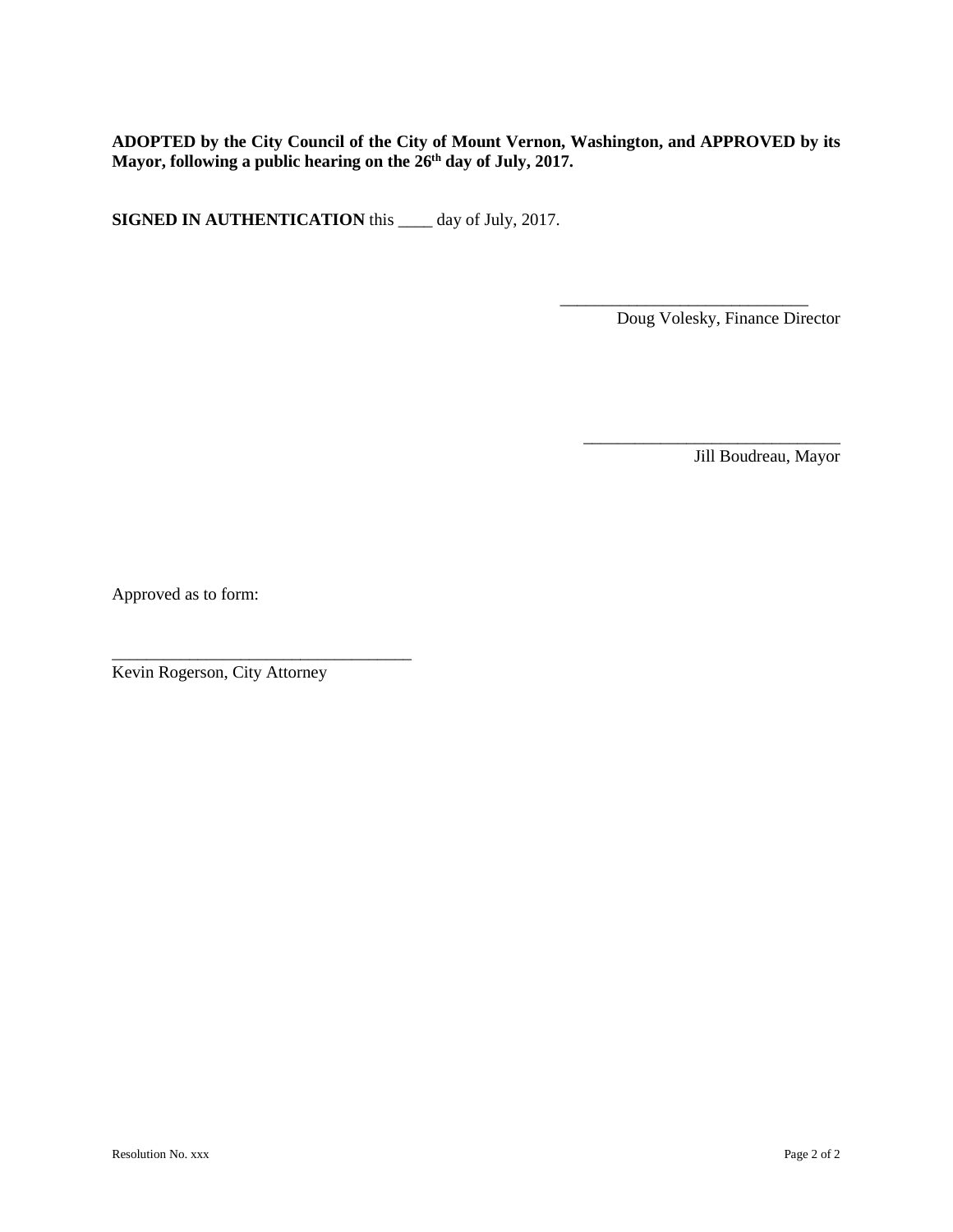Upon Recording Please Return To: City of Mount Vernon PO Box 809 910 Cleveland Avenue Mount Vernon, WA 98273

### **DEVELOPMENT AGREEMENT BY AND BETWEEN THE CITY OF MOUNT VERNON AND TRANSWORLD INVESTMENT GROUP, LLC TO EXTEND THE PRELIMINARY PLAT VALIDITY TIMEFRAME FOR THE PINNACLE ESTATES PRELIMINARY PLAT**

THIS DEVELOPMENT AGREEMENT is made and entered into this \_\_\_\_\_ day of July, 2017, by and between the City of Mount Vernon, a noncharter, optional code Washington municipal corporation, hereinafter the "City," and Transworld Investment Group a Washington Limited Liability Corporation with Deol Manjinder as Governor and is organized under the laws of the State of Washington hereinafter the "Developer."

### **RECITALS**

WHEREAS, the Washington State Legislature has authorized the execution of a development agreement between a local government and a person having ownership or control of real property within its jurisdiction (RCW 36.70B.170 (1)); and

WHEREAS, a development agreement must set forth the development standards and other provisions that shall apply to, govern and vest a development, use and mitigation of the development of the real property for the duration specified in the agreement (RCW 36.70B.170(1)); and

WHEREAS, for the purposes of this development agreement, "development standards" includes, but is not limited to, all of the standards listed in RCW 36.70B.170 (3); and

WHEREAS, a development agreement must be consistent with the applicable development regulations adopted by a local government planning under chapter 36.70A RCW (RCW 36.70B.170 (1)); and

WHEREAS, development agreements can establish mitigation measures, development conditions, phasing, and other appropriate development requirements or procedures (RCW 36.70B.170 (3) (c), (g), (h), (j)); and

WHEREAS, this Development Agreement by and between the City of Mount Vernon and the Developer (hereinafter the "Development Agreement"), relates to the development known as Pinnacle Estates Preliminary Plat, File No. LU09-040; and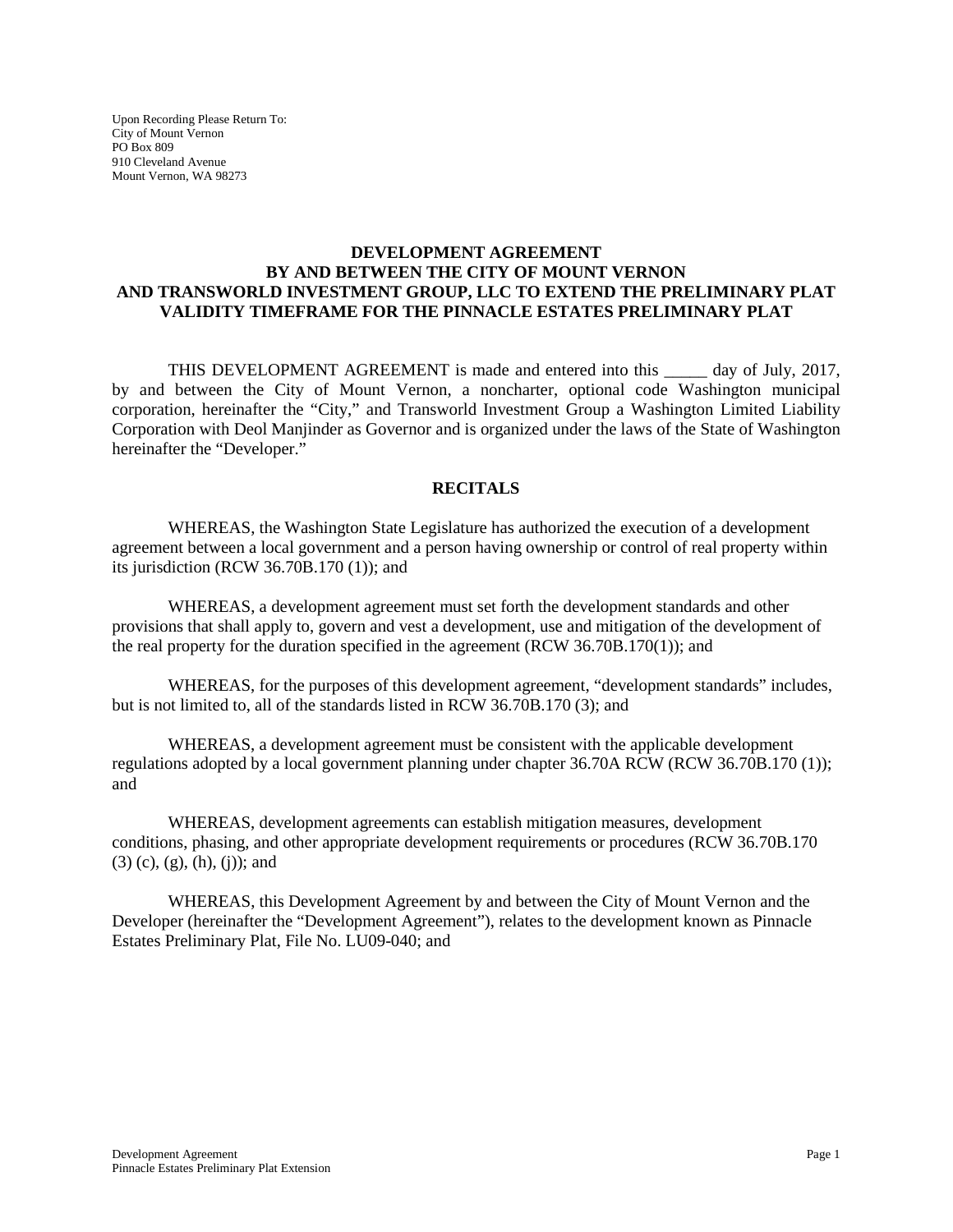WHEREAS, the Pinnacle Estates Preliminary Plat development is located on the north side of Francis Road south of its intersection with  $30<sup>th</sup>$  Street within a portion of the NE ¼ of the SW ¼ of Section 9, Township 34N, Range 04 E, W.M. The Skagit County Assessor identifies the site with the following parcel number: P24358 (hereinafter referred to as the "Property"); and

WHEREAS, the Pinnacle Estates development received preliminary plat approval on August 25, 2010 with City Resolution 820. Per RCW 58.17.140(3)(a) this preliminary plat is set to expire on August 25, 2017. The development is proposed to consist of 11 single family residential lots being created over the approximate 2.93 acre site; and

WHEREAS, the City Council approved Ordinance 3651 in June of 2015 providing a mechanism for the possible extension of preliminary plat approvals such as the Pinnacle Estates Preliminary Plat; and

WHEREAS, the Developer has requested approval of a development agreement to extend the timeframe in which the development will have a valid preliminary plat approval consistent with MVMC 16.08.060(C) (2); and

NOW, THEREFORE, the parties hereto agree as follows:

### **GENERAL PROVISIONS**

**Section 1.** *The Development.* The development named Pinnacle Estates received preliminary plat approval on August 25, 2010 with City Resolution 820. This development consists of 11 single-family residential lots being created over the approximate 2.93-acre site. Per RCW 58.17.140(3)(a) this preliminary plat is set to expire on August 25, 2017.

**Section 2.** *The Subject Property.* The Project site is legally described in Exhibit A, attached hereto and incorporated herein by this reference.

**Section 3.** *Definitions.* As used in this Development Agreement, the following terms, phrases and words shall have the meanings and be interpreted as set forth in this Section.

- A. "Adopting Resolution" means the Resolution which approves this Development Agreement, as required by RCW 36.70B.200.
- B. "Council" means the duly elected legislative body governing the City of Mount Vernon.
- C. "Director" means the City's Development Services Director or Public Works Director.
- D. "Effective Date" means the effective date of the Adopting Resolution.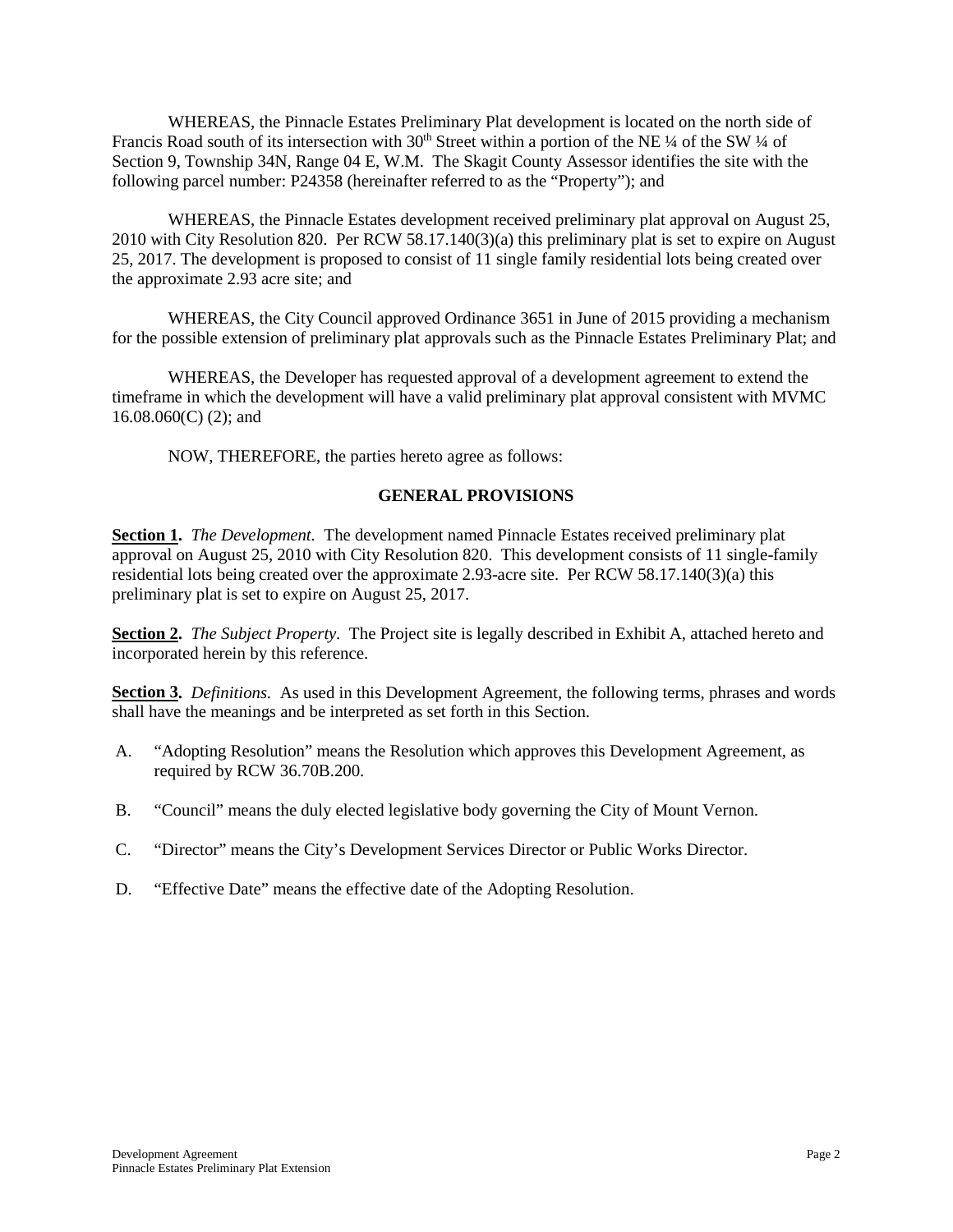- E. "Existing Land Use Regulations" means the ordinances adopted by the City Council of Mount Vernon in effect on the Effective Date, including the adopting ordinances that govern the permitted uses of land, the density and intensity of use, and the design, improvement, construction standards and specifications applicable to the development of the Subject Property, including, but not limited to the Comprehensive Plan, the City's Official Zoning Map and development standards, the Design Manual, the Public Works Standards, SEPA, Concurrency Ordinance, and all other ordinances, codes, rules and regulations of the City establishing subdivision standards, park regulations, building standards. Existing Land Use Regulation does not include non-land use regulations, which includes taxes and impact fees.
- F. "Landowner" means the party who has acquired any portion of the Subject Property from the Developer who, unless otherwise released as provided in this Agreement, shall be subject to the applicable provisions of this Agreement. The "Developer" is identified in Section 5 of this Agreement.
- G. "Project" means the anticipated development of the Subject Property, as specified in Section 1 and as provided for in all associated permits/approvals, and all incorporated exhibits.

**Section 4.** *Exhibits.* Exhibits to this Agreement are as follows:

**Exhibit A** – Legal description of the Subject Property. **Exhibit B** – Map showing the proposed Pinnacle Estates Preliminary Plat **Exhibit C** – Resolution 820 **Exhibit D** – Memo from Ana Chesterfield dated June 5, 2017 and Email from Steve Riggs dated May 31, 2017

**Section 5.** *Parties to Development Agreement*. The parties to this Agreement are:

- A. The "City" is the City of Mount Vernon, PO Box 809, 910 Cleveland Avenue, Mount Vernon, WA 98273.
- B. The "Developer" or Owner is a private enterprise which owns the Subject Property in fee, and whose principal office is located at 2849 Francis Road, Mount Vernon, WA 98273, (860) 661- 7414.
- C. The "Landowner." From time to time, as provided in this Agreement, the Developer may sell or otherwise lawfully dispose of a portion of the Subject Property to a Landowner who, unless otherwise released, shall be subject to the applicable provisions of this Agreement related to such portion of the Subject Property.
- D. Project is a Private Undertaking. It is agreed among the parties that the Project is a private development and that the City has no interest therein except as authorized in the exercise of its governmental functions.

**Section 6.** *Term of Agreement.* This Agreement shall commence upon the effective date of the Adopting Resolution approving this Agreement, and shall continue in force as outlined within Section 10; or unless terminated as provided herein. Following termination or expiration, this Agreement shall have no force and effect.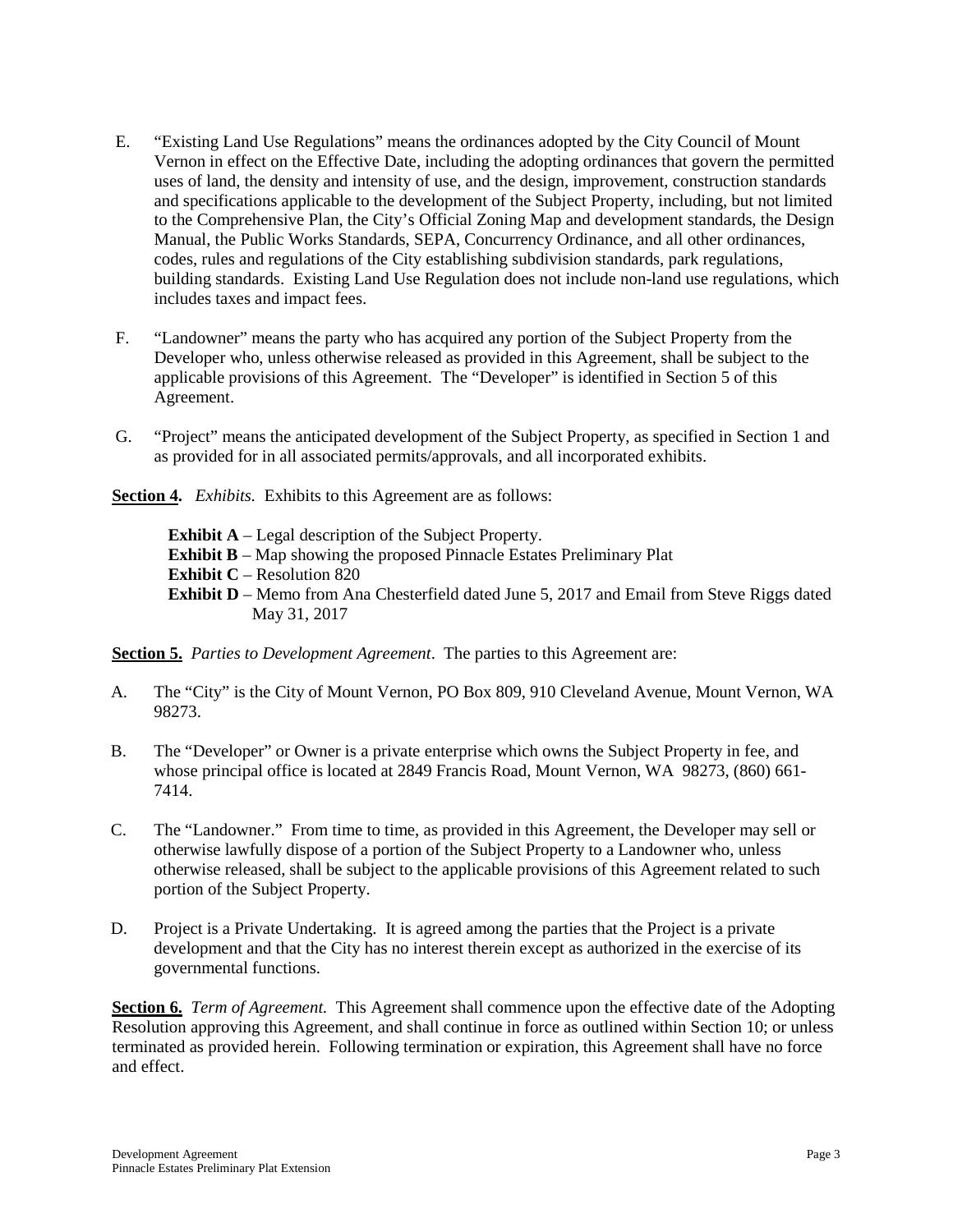### **Section 7.** *Preliminary Plat Timeline Extension.*

- A. Preliminary Plat Time Limitations. RCW 58.17.140(3)(a) states, "Except as provided by (b) of this subsection, a final plat meeting all requirements of this chapter shall be submitted to the legislative body of the city, town, or county for approval within seven years of the date of preliminary plat approval if the date of preliminary plat approval is on or before December 31, 2014..". The development received preliminary plat approval on August 25, 2010 which means the subject preliminary plat approval is set to expire on August 25, 2017.
- B. 2015 MVMC Amendment Related to Preliminary Plat Timeframes. In June of 2015, the Mount Vernon City Council approved amendments to Mount Vernon Municipal Code (MVMC) 16.08.060(C)(2) providing a way that preliminary plat approvals can be extended for three-years "upon a showing that they have attempted in good faith to submit the final plat within the required period…" In granting an extension the Council can require that a development comply with any of the development regulations in effect at the time the extension is requested should these regulations be different than the ones the development is vested to".
- C. Considerations for Preliminary Plat Extension. The City has determined, with the approval of this Development Agreement, that the development regulations that the development is currently subject to shall be amended, as follows:
	- 1. The preliminary plat shall be amended such that the requirements outlined within Ana Chesterfield's June 5, 2017 memo are complied with. This means that revised reports and/or plans will need to be submitted to the City for review and approval prior to construction related permits being granted by the City.
	- 2. The preliminary plat shall be amended such that the requirements outlined within Steve Riggs' May 31, 2017 email are complied with. This means that revised reports and/or plans will need to be submitted to the City for review and approval prior to construction related permits being granted by the City.
	- 3. A revised Critical Area Study shall be submitted with the new delineation using the 1987 Federal Wetland Delineation Manual and Regional Supplements. If the boundary of the on-site wetland has changed the new boundary shall be identified on revised construction documents and on the preliminary plat map.
	- 4. Additional permit fees shall be paid by the Developer as follows:
		- a. \$75.00/hour for Engineering, Planning, Fire and Building staff time to review and approve updates/changes to the development plus \$150.00 per lot for the new construction drawing review
		- b. Fees for Fill & Grade Permit
		- c. All other fees contained within the City's fee scheduled adopted within MVMC Chapter 14.15
		- d. The developer shall pay all fees associated with having this Development Agreement recorded with the Skagit County Auditor
- D. Newly Authorized Preliminary Plat Expiration Date. The City Council with the approval of **Resolution (to be filled in)** concurs with the staff findings outlined above in subsection (C) and is extending the preliminary plat validity timeline **from** August 25, 2017 **to** August 25, 2020.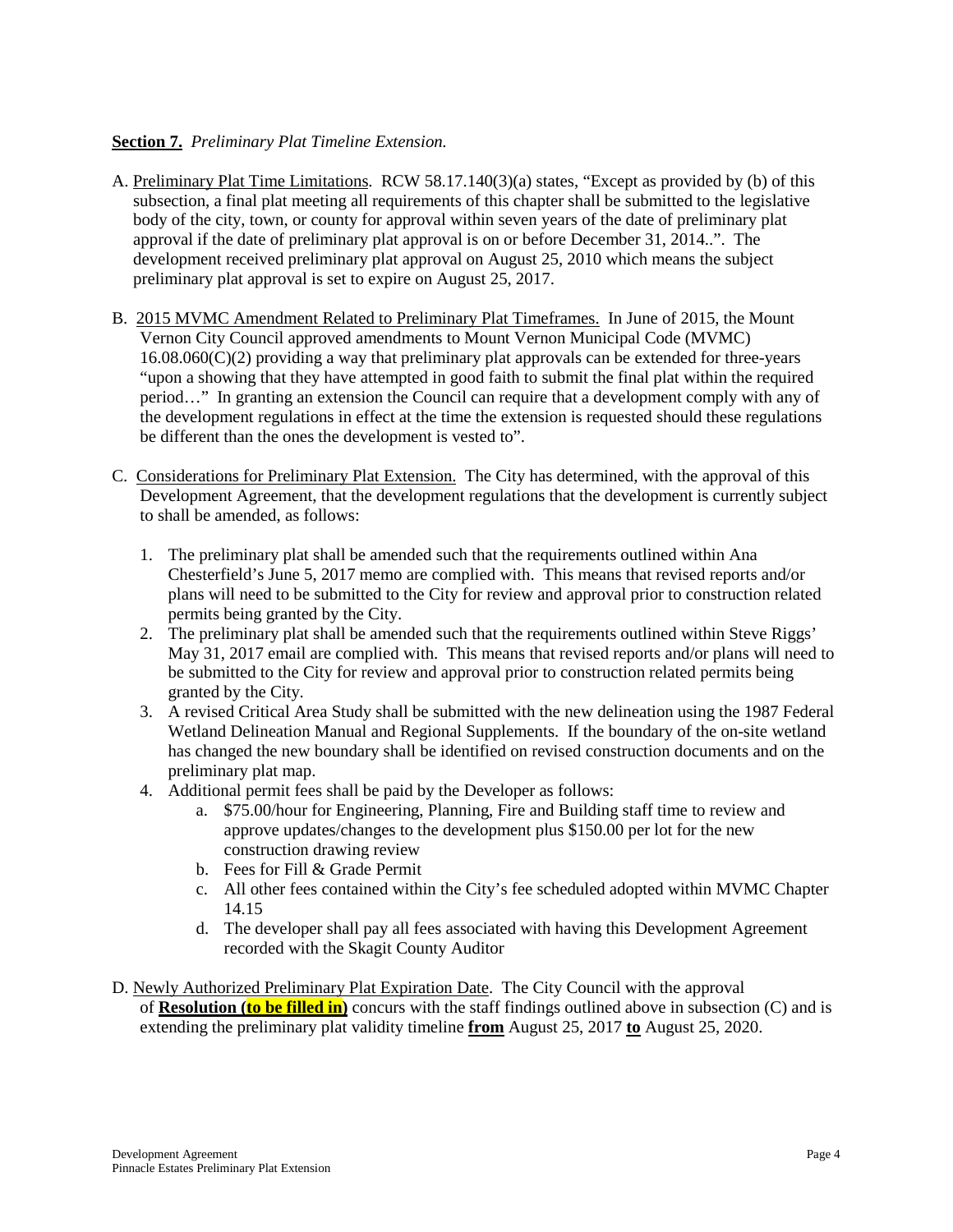E. All Other Requirements Not Modified. This development agreement does not change or alter any other approval that the development is subject to; including, but not limited to: the conditions of Resolution 820 or the mitigation measures imposed through the SEPA process with the exception of amendments necessary to comply with the modified development regulations outlined within subsection  $7(C)$ .

### **Section 8. Default.**

- A. Subject to extensions of time by mutual consent in writing, failure or delay by either party or Landowner not released from this Agreement, to perform any term or provision of this Agreement shall constitute a default. In the event of alleged default or breach of any terms or conditions of this Agreement, the party alleging such default or breach shall give the other party or Landowner not less than thirty (30) days notice in writing, specifying the nature of the alleged default and the manner in which said default may be cured. During this thirty (30) day period, the party or Landowner charged shall not be considered in default for purposes of termination or institution of legal proceedings.
- B. After notice and expiration of the thirty (30) day period, if such default has not been cured or is not being diligently cured in the manner set forth in the notice, the other party or Landowner to this Agreement may, at its option, institute legal proceedings pursuant to this Agreement. In addition, the City may decide to file an action to enforce the City's Codes, and to obtain penalties and costs as provided in the Mount Vernon Municipal Code for violations of this Development Agreement and the Code.

**Section 9. Termination.** This Agreement shall expire and/or terminate and be of no further force at such time as the Pinnacle Estates final plat is approved by City Council and recorded with the Skagit County Auditor or **August 25, 2020** whichever comes first.

**Section 10. Effect upon Termination on Developer Obligations.** Termination of this Agreement as to the Developer of the Subject Property or any portion thereof shall not affect any of the Developer's obligations to comply with the City Comprehensive Plan and the terms and conditions or any applicable zoning code(s) or subdivision map or other land use entitlements approved with respect to the Subject Property, any other conditions of any other development specified in the Agreement to continue after the termination of this Agreement or obligations to pay assessments, liens, fees or taxes.

**Section 11. Assignment and Assumption***.* The Developer shall have the right to sell, assign or transfer this Agreement with all their rights, title and interests, and delegate its duties therein to any person, firm or corporation at any time during the term of this Agreement. Developer shall provide the City with written notice of any intent to sell, assign, or transfer all or a portion of the Subject Property, at least 30 days in advance of such action.

**Section 12. Covenants Running with the Land.** The conditions and covenants set forth in this Agreement and incorporated herein by the Exhibits shall run with the land and the benefits and burdens shall bind and inure to the benefit of the parties. The Developer, Landowner and every purchaser, assignee or transferee of an interest in the Subject Property, or any portion thereof, shall be obligated and bound by the terms and conditions of this Agreement, and shall be the beneficiary thereof and a party thereto, but only with respect to the Subject Property, or such portion thereof, sold, assigned or transferred to it. Any such purchaser, assignee or transferee shall observe and fully perform all of the duties and obligations of a Developer contained in this Agreement, as such duties and obligations pertain to the portion of the Subject Property sold, assigned or transferred to it.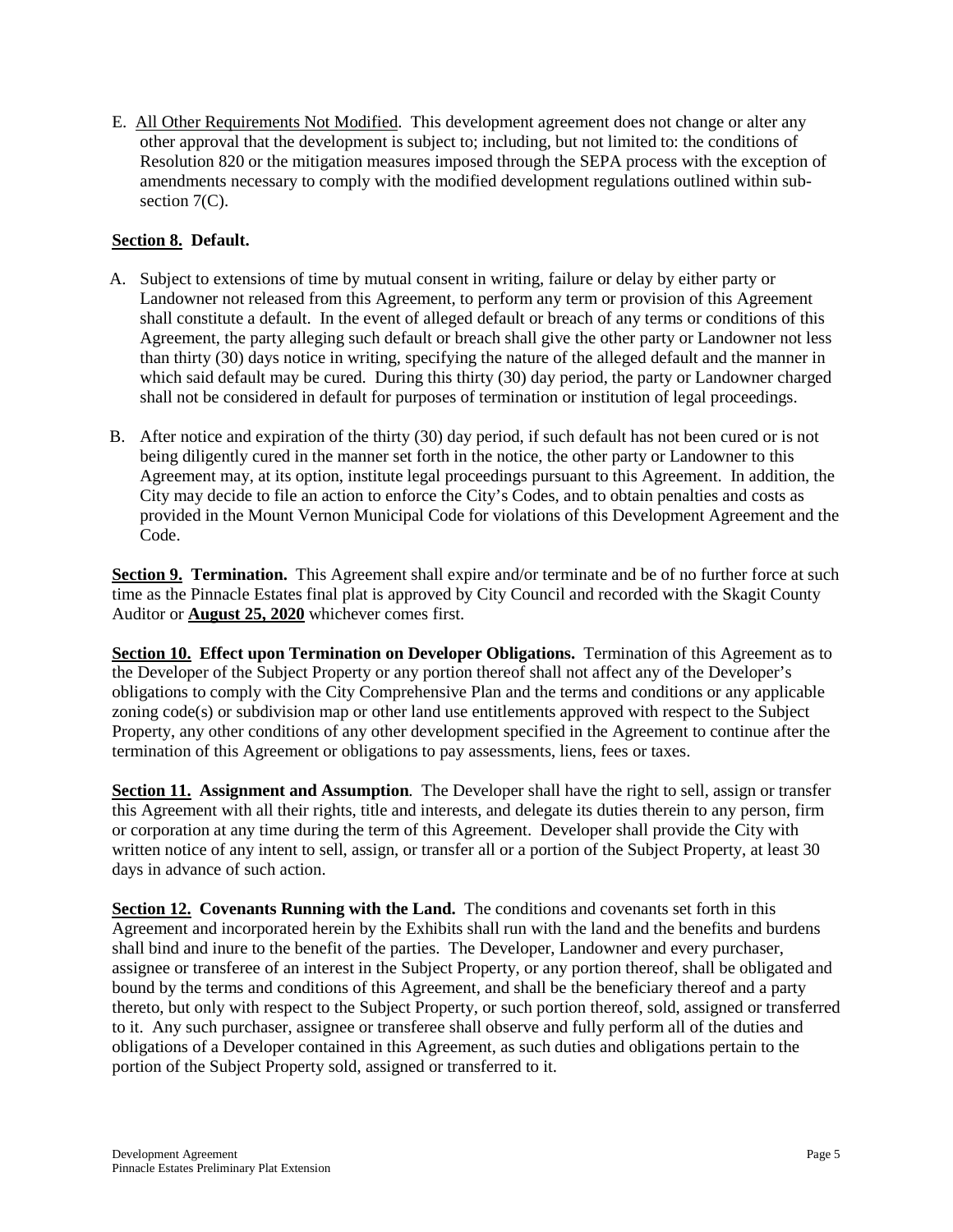**Section 13. Notices.** Notices, demands, correspondence to the City and Developer shall be sufficiently given if dispatched by pre-paid first-class mail to the addresses of the parties as designated in Section 5. Notice to the City shall be to the attention of both the City Community  $\&$  Economic Development Director and the City Attorney. Notices to subsequent Landowners shall be required to be given by the City only for those Landowners who have given the City written notice of their address for such notice. The parties hereto may, from time to time, advise the other of new addresses for such notices, demands or correspondence.

**Section 14. Applicable Law and Attorneys' Fees.** This Agreement shall be construed and enforced in accordance with the laws of the State of Washington. If litigation is initiated to enforce the terms of this Agreement, the prevailing party shall be entitled to recover its reasonable attorneys' fees and costs from the non-prevailing party. Venue for any action shall lie in Skagit County Superior Court or the U.S. District Court for Western Washington.

**Section 15. Severability.** If any phrase, provision or section of this Agreement is determined by a court of competent jurisdiction to be invalid or unenforceable, or if any provision of this Agreement is rendered invalid or unenforceable according to the terms of any statute of the State of Washington which became effective after the effective date of the ordinance adopting this Development Agreement, and either party in good faith determines that such provision or provisions are material to its entering into this Agreement, that party may elect to terminate this Agreement as to all of its obligations remaining unperformed.

**IN WITNESS WHEREOF**, the parties hereto have caused this Development Agreement to be executed as of the dates set forth below:

**SIGNED AND APPROVED** this \_\_\_\_ day of \_\_\_\_\_\_\_\_\_\_\_\_\_\_\_\_\_\_\_\_\_\_\_\_\_, 2017

**OWNER/DEVELOPER:** Transworld Investment Group, LLC

Deol Manjinder, Governor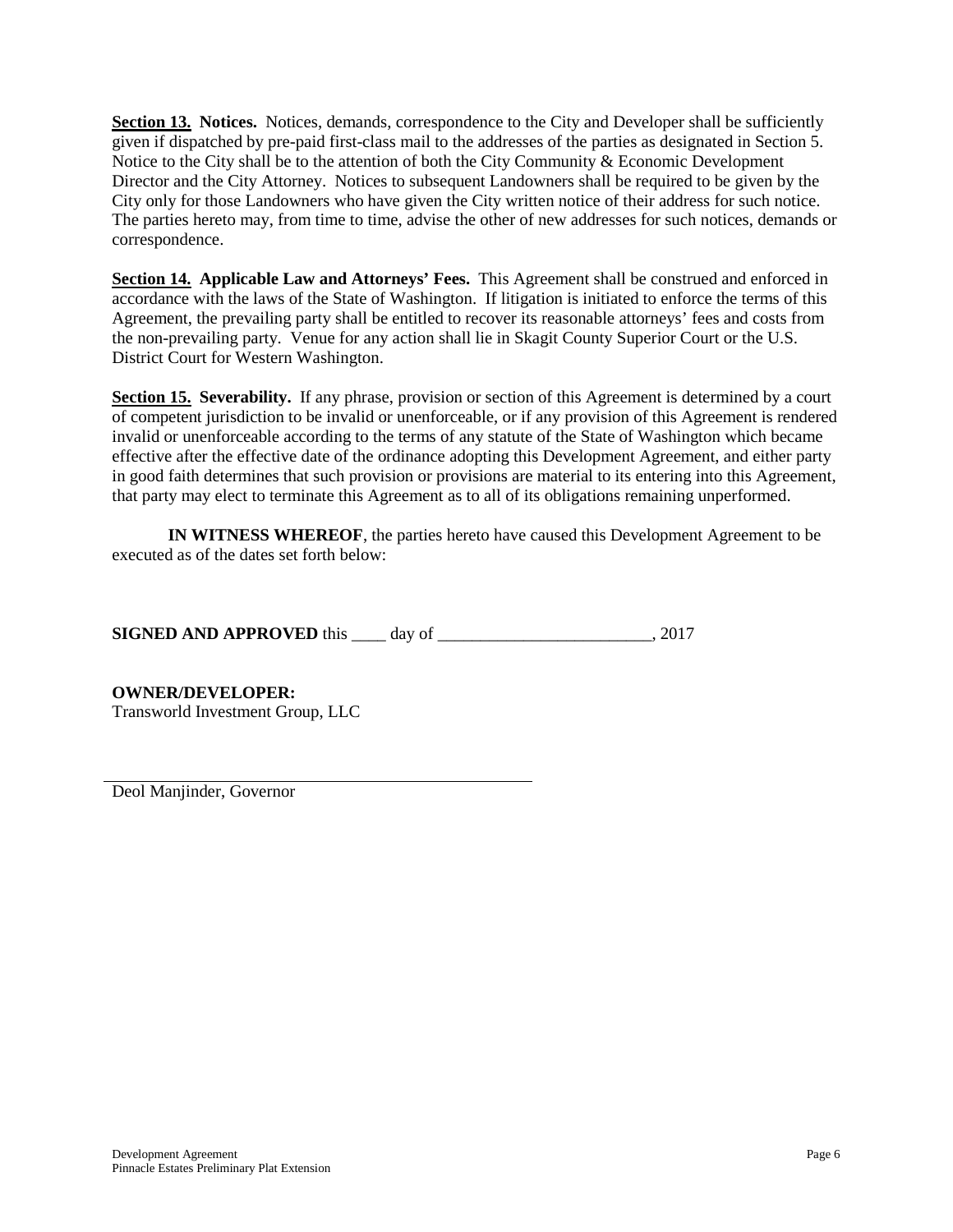### **CITY OF MOUNT VERNON:**

By \_\_\_\_\_\_\_\_\_\_\_\_\_\_\_\_\_\_\_\_\_\_\_\_\_\_\_ Jill Boudreau, Mayor

Attest:

 $\frac{1}{\sqrt{2}}$  ,  $\frac{1}{\sqrt{2}}$  ,  $\frac{1}{\sqrt{2}}$  ,  $\frac{1}{\sqrt{2}}$  ,  $\frac{1}{\sqrt{2}}$  ,  $\frac{1}{\sqrt{2}}$  ,  $\frac{1}{\sqrt{2}}$  ,  $\frac{1}{\sqrt{2}}$  ,  $\frac{1}{\sqrt{2}}$  ,  $\frac{1}{\sqrt{2}}$  ,  $\frac{1}{\sqrt{2}}$  ,  $\frac{1}{\sqrt{2}}$  ,  $\frac{1}{\sqrt{2}}$  ,  $\frac{1}{\sqrt{2}}$  ,  $\frac{1}{\sqrt{2}}$ Doug Volesky, Finance Director

Approved as to form:

Kevin Rogerson, City Attorney

\_\_\_\_\_\_\_\_\_\_\_\_\_\_\_\_\_\_\_\_\_\_\_\_\_\_\_\_\_\_\_\_\_\_\_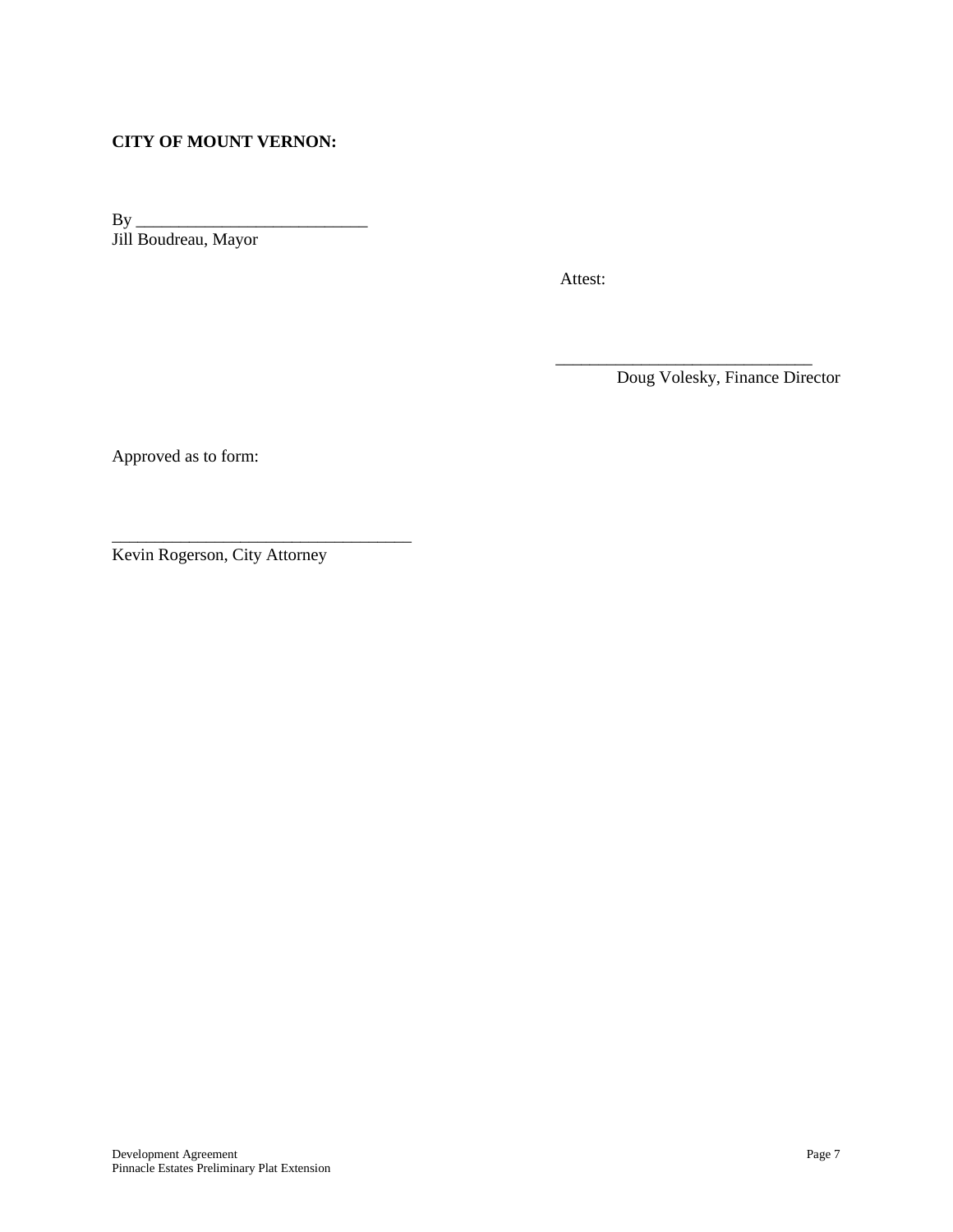### STATE OF WASHINGTON  $\left\{\n \text{ss.}\n\right.$ COUNTY OF SKAGIT

I certify that I know or have satisfactory evidence that **Deol Manjinder** is the person who appeared before me, and said person acknowledged that he signed this instrument, on oath stated that he was authorized to execute the instrument and acknowledged it as the **Governor of Transworld Investment Group, LLC**, to be the free and voluntary act and deed of said company, for the uses and purposes therein mentioned.

Given under my hand and official seal this \_\_\_\_\_ day of July, 2017.

(SEAL)

\_\_\_\_\_\_\_\_\_\_\_\_\_\_\_\_\_\_\_\_\_\_\_\_\_\_\_\_\_\_\_ Notary Public Residing at\_ My appointment expires \_\_\_\_\_\_\_\_\_\_\_\_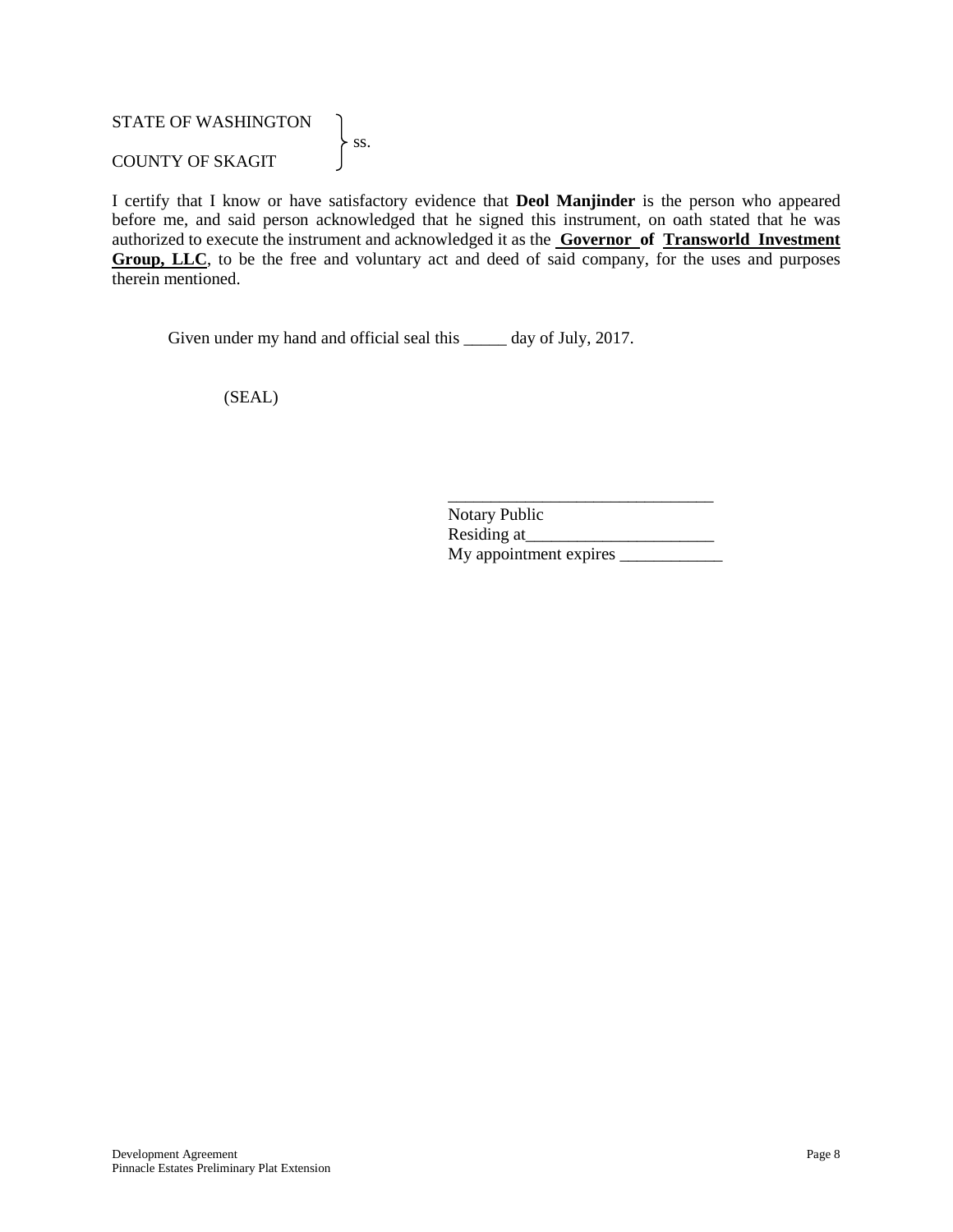## **EXHIBIT A**

## **Legal Description of Property**

# **(TO BE INSERTED)**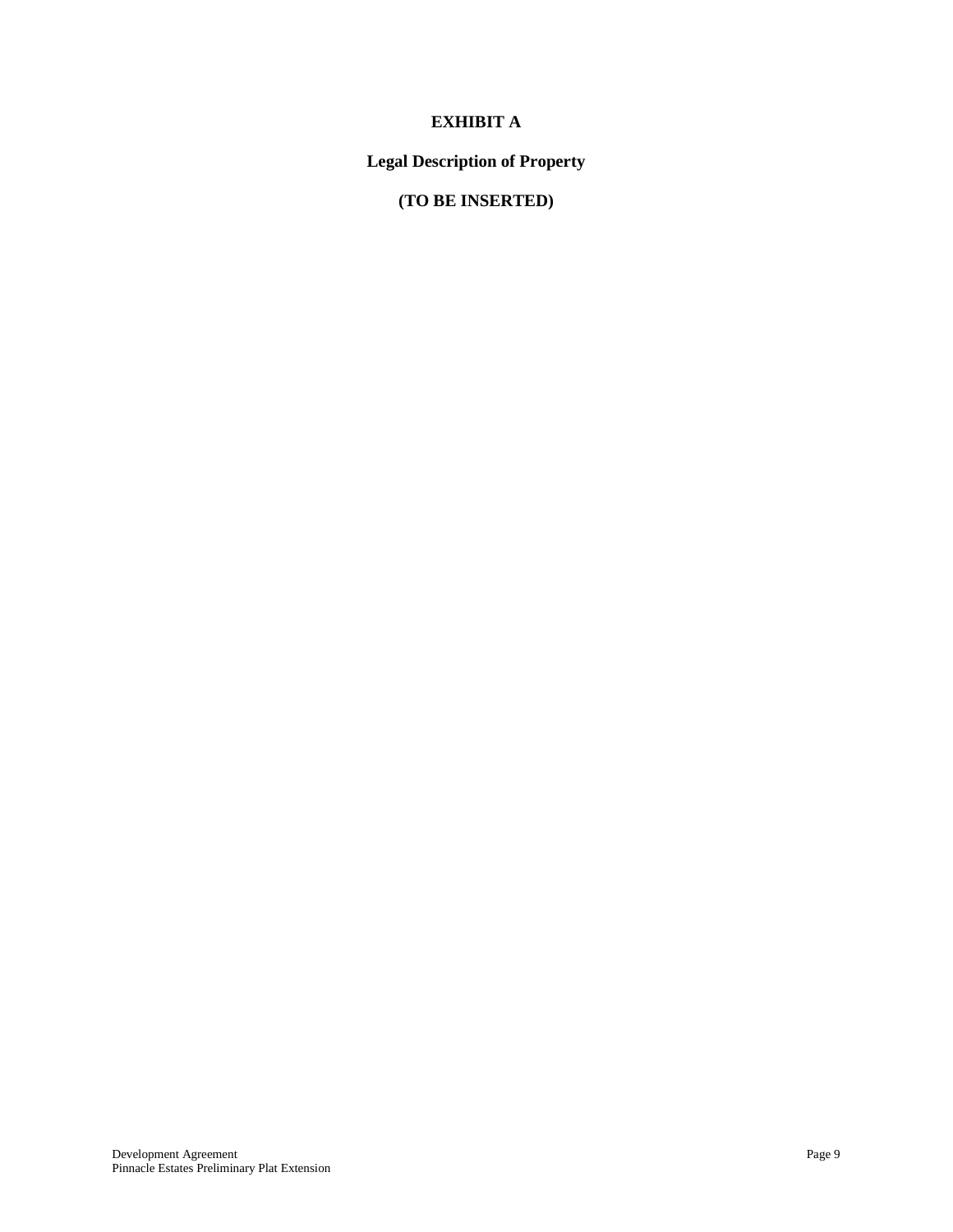## **EXHIBIT B**

Maps showing the proposed Pinnacle Estates Preliminary Plat (for illustrative purposes only)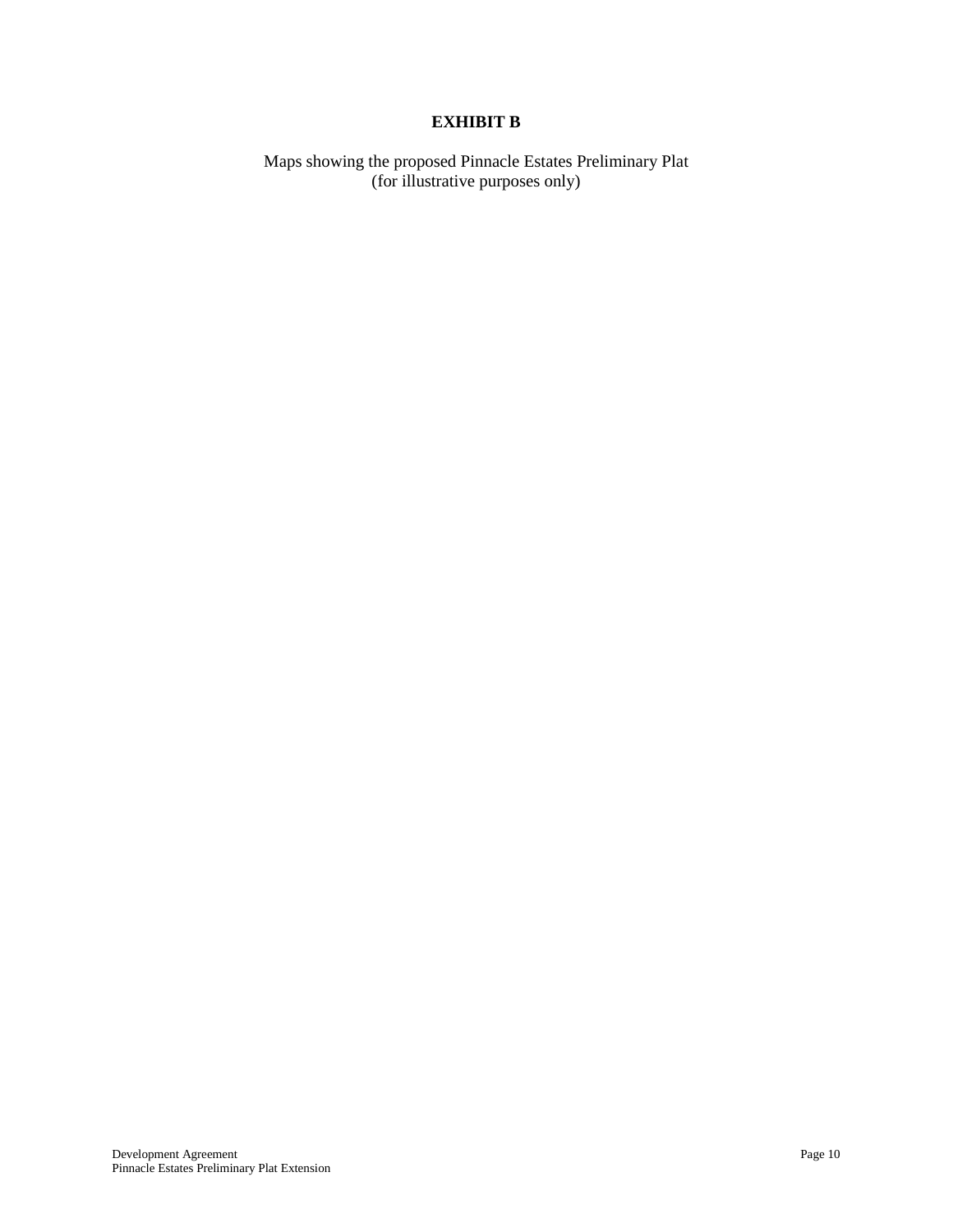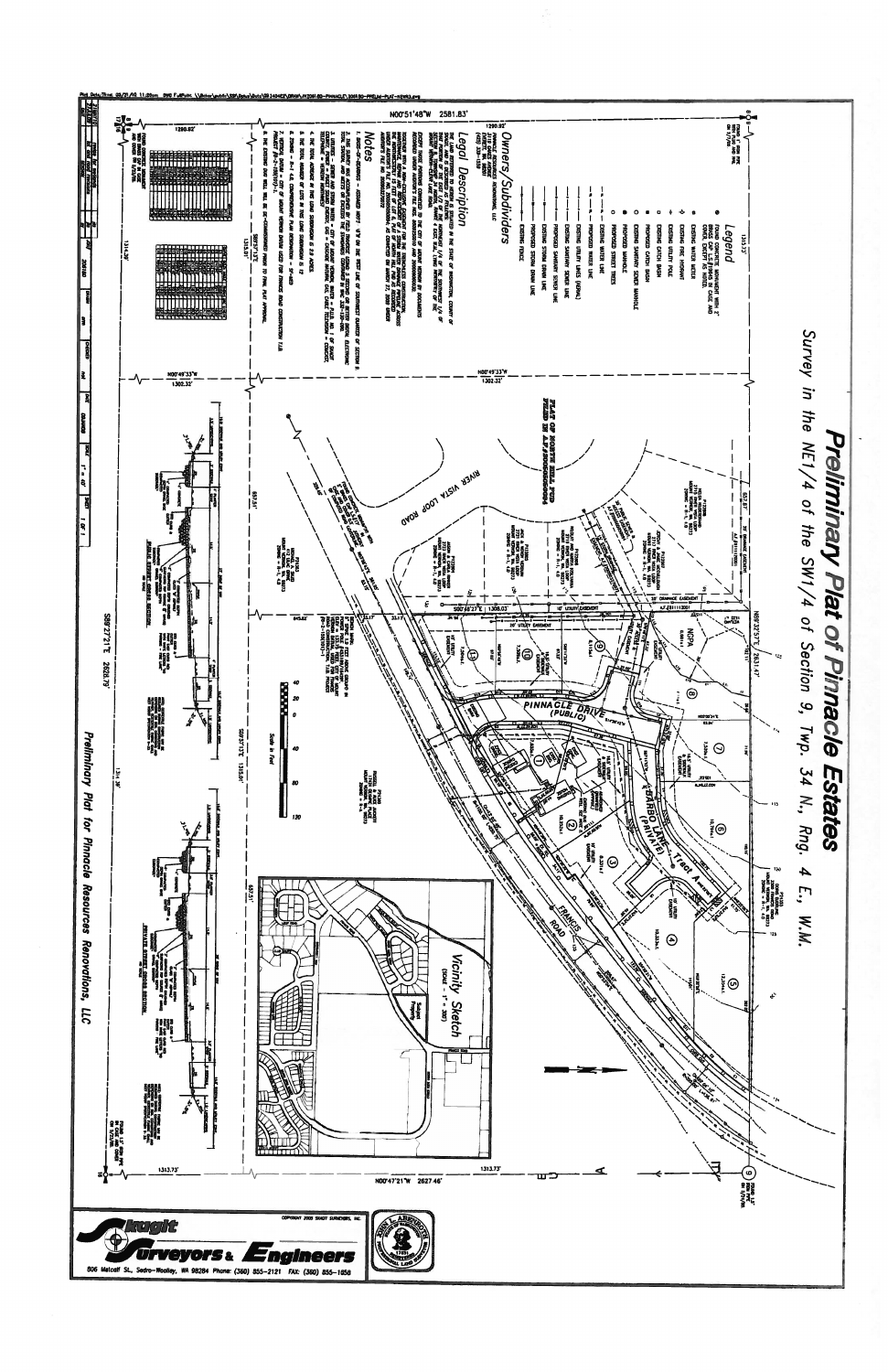### **EXHIBIT C** Resolution 820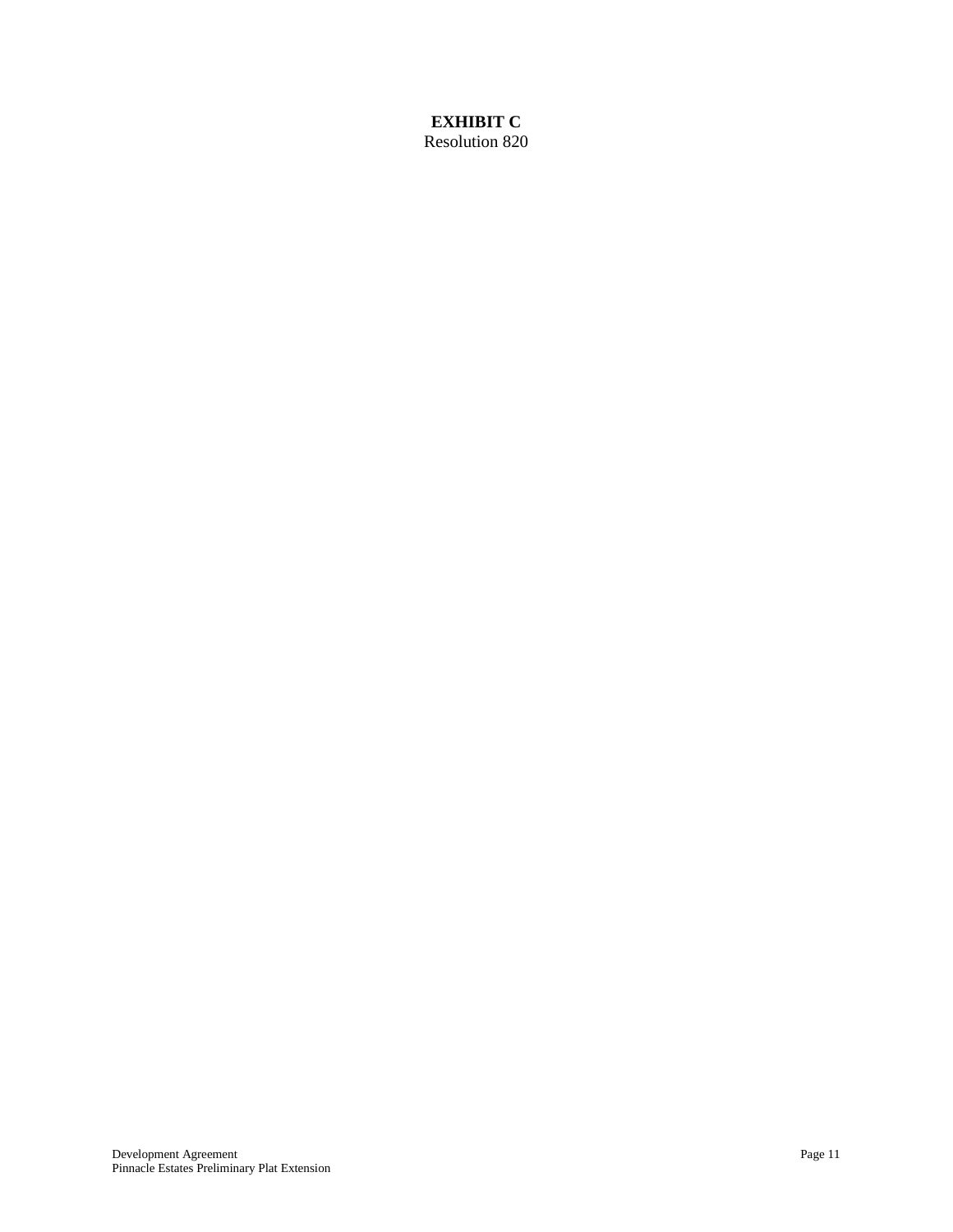### A RESOLUTION PERTAINING TO SUBDIVISION CONTROL AND ACCEPTING THE PINNACLE ESTATES PRELIMINARY PLAT PURSUANT TO CHAPTER 16.08 OF THE MOUNT VERNON MUNICIPAL CODE.

WHEREAS, an application for approval of a Preliminary Plat of a proposed 11-lot subdivision has been made pursuant to Chapters 16.08 Mount Vernon Municipal Code (MVMC) by the owner of the real property described in Exhibit 'A', which comprises approximately 2.93 acres in Mount Vernon, Washington; and

**WHEREAS, the City utilized the State Attorney General Advisory Memorandum: "Avoiding** Unconstitutional Takings of Private Property" for evaluating constitutional issues, in conjunction with and to inform its review of the Resolution. The City has utilized the process, a process protected under Attorney-Client privilege pursuant to law including RCW 36.70A.370(4), with the City Attorney's Office which has reviewed the Advisory Memorandum, has discussed this Memorandum, including the "warning signals' identified in the Memorandum, with decisionmakers, and conducted an evaluation of all constitutional provisions potentially at issue and advised of the genuine legal risks, if any, with the adoption of this Resolution to assure that the proposed regulatory or administrative actions did not result in an unconstitutional taking of private property, consistent with RCW 36.70A.370(2).

**WHEREAS**, notices of the time, location and purpose of a public hearing for the purpose of giving approval, conditional approval, or disapproval of the Preliminary Short Plat were sent pursuant to Chapter 14.05; and

**WHEREAS, pursuant to Chapter 16.08 of the Mount Vernon Municipal Code, a public hearing** was conducted before the Mount Vernon Hearing Examiner on July 15, 2010; and

**WHEREAS, a Preliminary Plat map, Exhibit 'B', has been reviewed by the Hearing Examiner;** and

**WHEREAS, the City of Mount Vernon issued a Mitigated Determination of Non-Significance**  $(MDNS)$  on June 8, 2010; and

**WHEREAS**, the Hearing Examiner recommends, based on Findings of Fact, Conclusions of Law and Recommendations listed within his recommendation, Preliminary Plat approval with conditions listed in the accompanying Exhibit 'C'.

### NOW, THEREFORE, BE IT RESOLVED BY THE CITY COUNCIL OF THE CITY OF MOUNT VERNON, WASHINGTON AS FOLLOWS:

That said Plat known and described as PINNACLE ESTATES has been presented, as shown on the plat plan included as Exhibit 'B', attached hereto and made a part hereof by reference as though fully set forth, for acceptance, approval, and filing and is hereby accepted, approved, and ordered filed subject to the Hearing Examiner findings, conclusions, and recommendation, set

**Resolution No. 820** August 25, 2010

 $\theta_{\rm a}$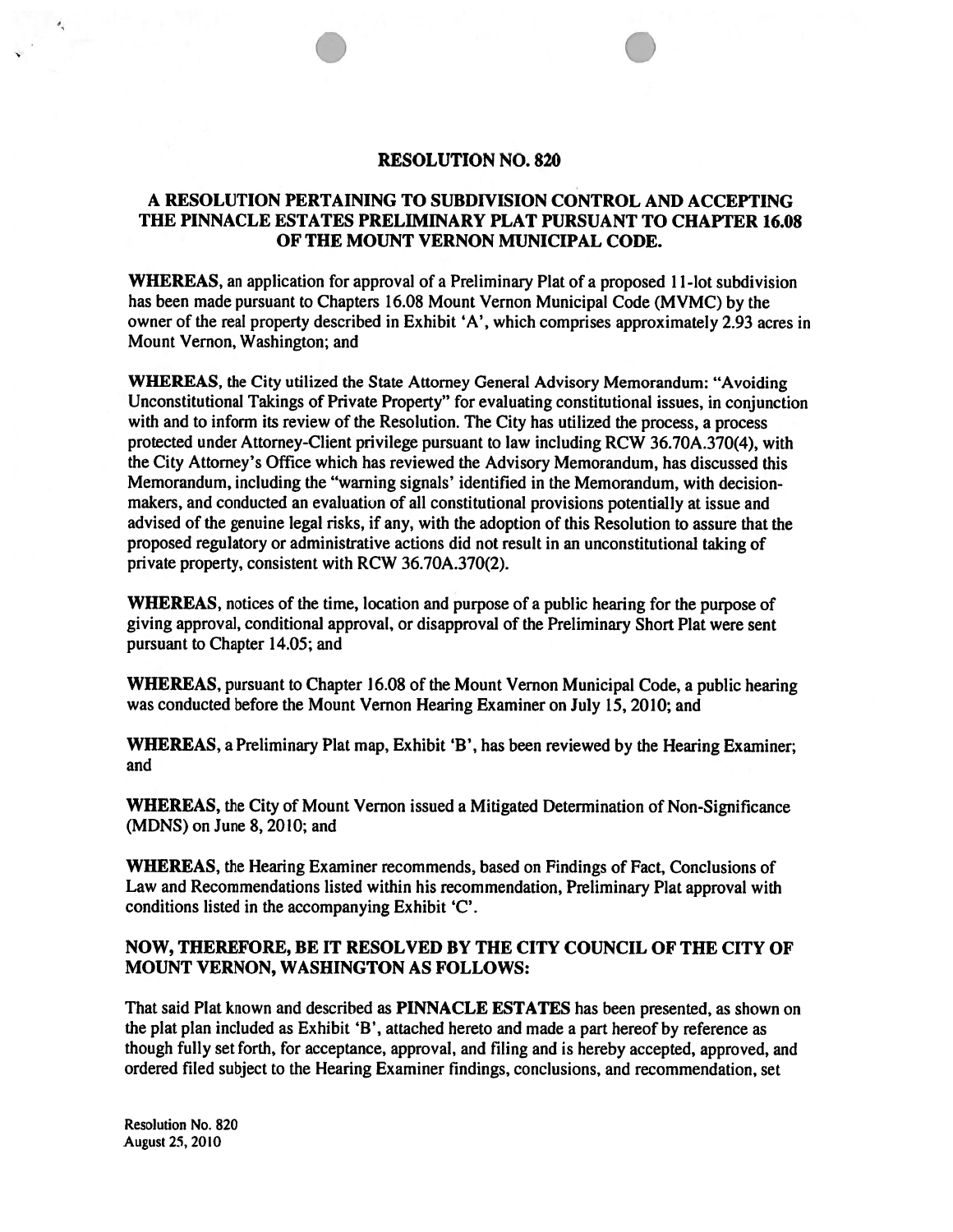forth therein attached hereto and made a part hereof by reference as Exhibit 'C'. The real property comprising such plat is hereby described in Exhibit 'A', attached hereto and made a part hereof by reference as though fully set forth.

Dated this 25<sup>th</sup> day of August, 2010:

Bud Norris, Mayor

Attest:

C.

 $1\nu$ 

Alicia D. Huschka, Finance Director

Approved as to form:

Kevin Rogerson, City Attorney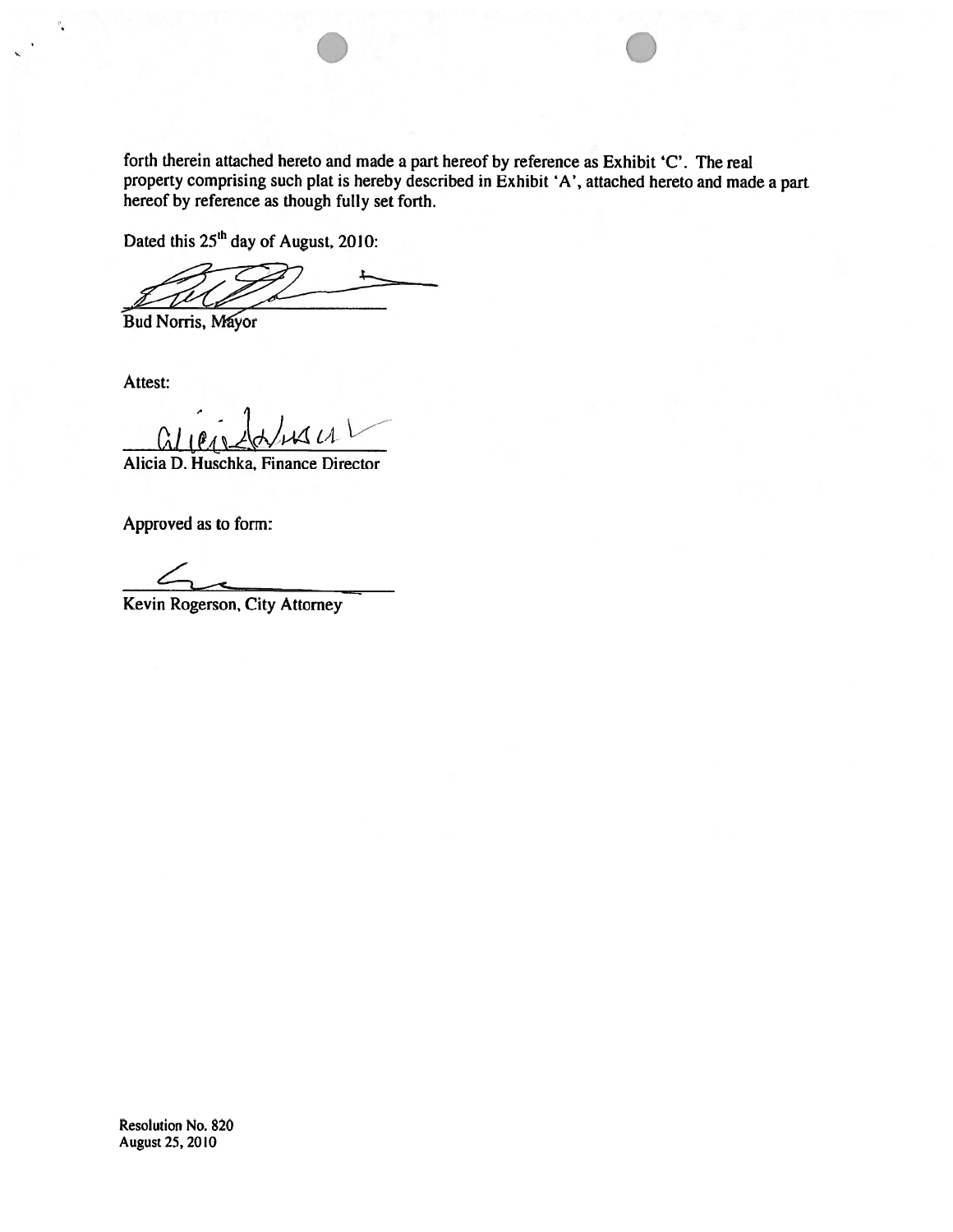## **EXHIBIT A**

## **Legal Description**

#### **Parcel 24358**

The land referred to herein is situated in the State of Washington, County of Skagit, and is described as follows:

That portion of the East 1/2 of the Northeast 1/4 of the Southwest 1/4 of Section 9, Township 34 North, Range 4 East, W.M., lying Northerly of the Mount Vernon-Clear Lake Road.

EXCEPT those portions conveyed to the City of Mount Vernon by documents recorded under Auditor's File Nos. 8609250010 and 200009060030.

TOGETHER WITH a non-exclusive easement for the trenchless construction, maintenance, repair and replacement of a storm water drainage pipeline across the Northwesterly 15 feet of Lot 6, Plat of North Hill PUD as recorded under Auditor's File No. 200505050094; as conveyed on March 27, 2009 under Auditor's File No. 200903270072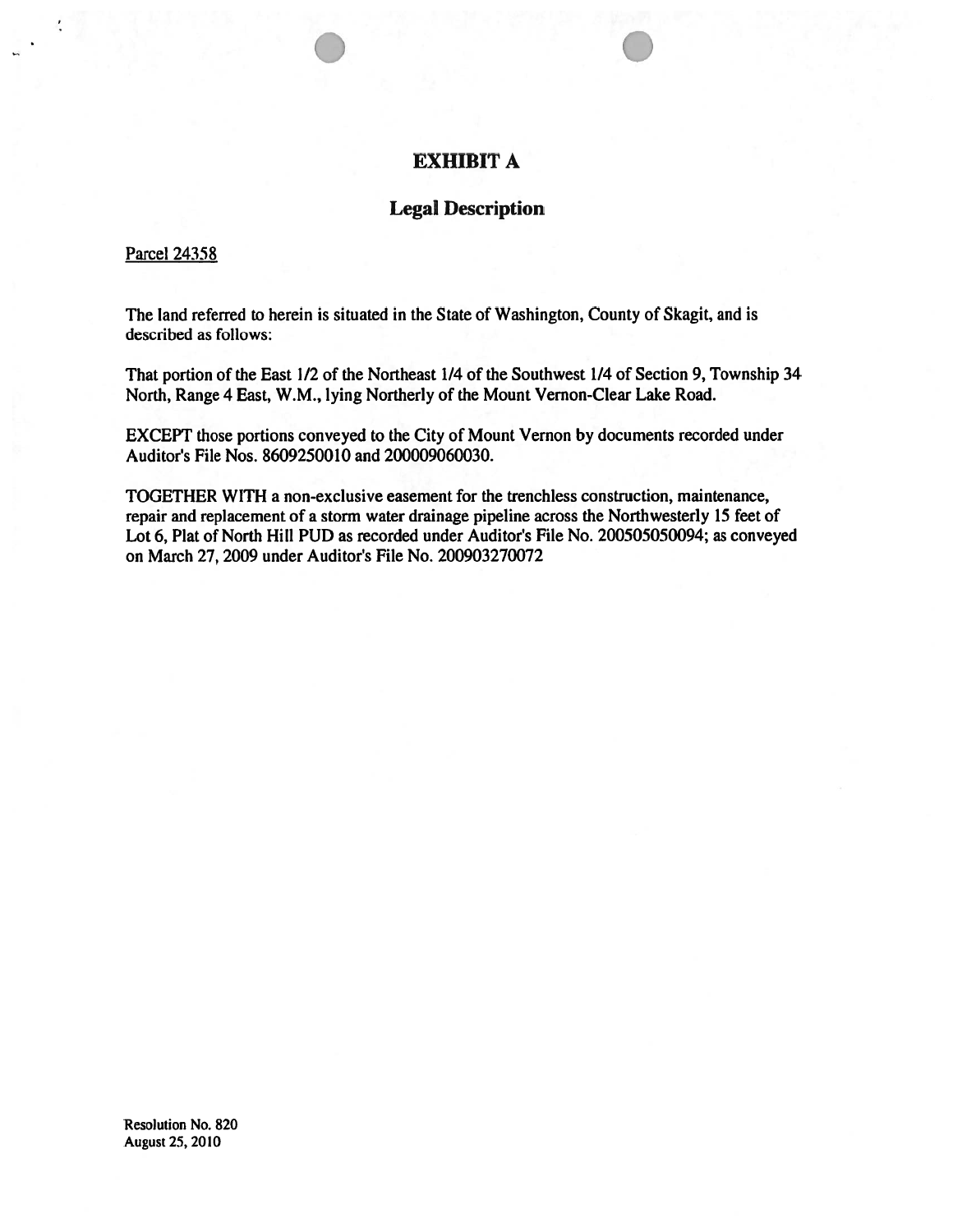# **EXHIBIT B**

# PINNACLE ESTATES PRELIMINARY PLAT



 $\bullet$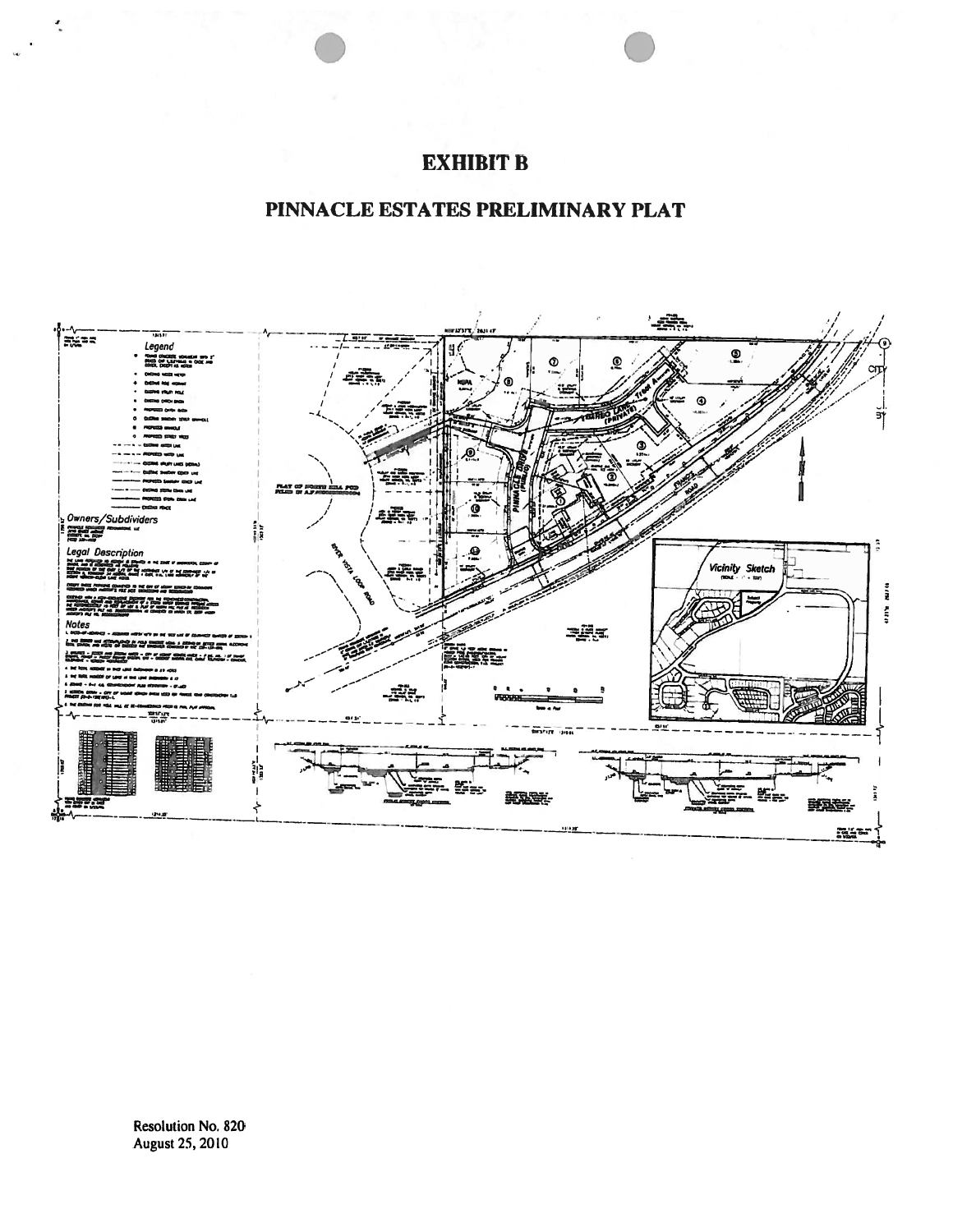## **EXHIBIT C**

## **CONDITIONS OF APPROVAL**

- 1. Conditions, Covenants, and Restrictions (CC&R) shall be recorded, following review and approval by the Community and Economic Development Department, as part of the Final Plat.
- 2. A Homeowners' Association (HOA) shall be incorporated; the formation, administration, and responsibilities of which shall be outlined in the Conditions, Covenants, & Restrictions. The HOA shall be responsible for maintenance of all common areas of the subdivision, including the private road, stormwater utility access easement, and Native Growth Protection Area tract.
- 3. The public, Type 2 street shall be constructed with a 28-foot wide paved area, curbs, gutters, and a 4-foot wide landscape strip within a 37-foot wide public right-of-way. The 5-foot wide sidewalk abutting the landscape strip shall be in an easement across the front of each lot. Front building setbacks shall be measured from the back of the sidewalk (not the front property line). The minimum construction standard for this street shall be 4inches of asphalt over 2-inches CSTC, over 12-inches gravel borrow, over filter fabric.
- 4. The following note shall be placed on the face of the plat prior to recording:

The City of Mount Vernon has no responsibility to improve or maintain private streets contained within or, providing access to the property described in this document. Any private street shall remain a private street unless it is upgraded to public street standards at the expense of the developer or adjoining lot owners. No private street will be accepted as a City street until such time that it meets current City standards to the satisfaction of the City Engineer and Fire Chief.

5. There shall be no direct vehicular access to individual lots from Francis Road. The existing curb cut to the property from Francis Road shall be eliminated and sidewalk panels replaced as necessary. This work shall be completed prior to recording the final plat.

Resolution No. 820 **August 25, 2010**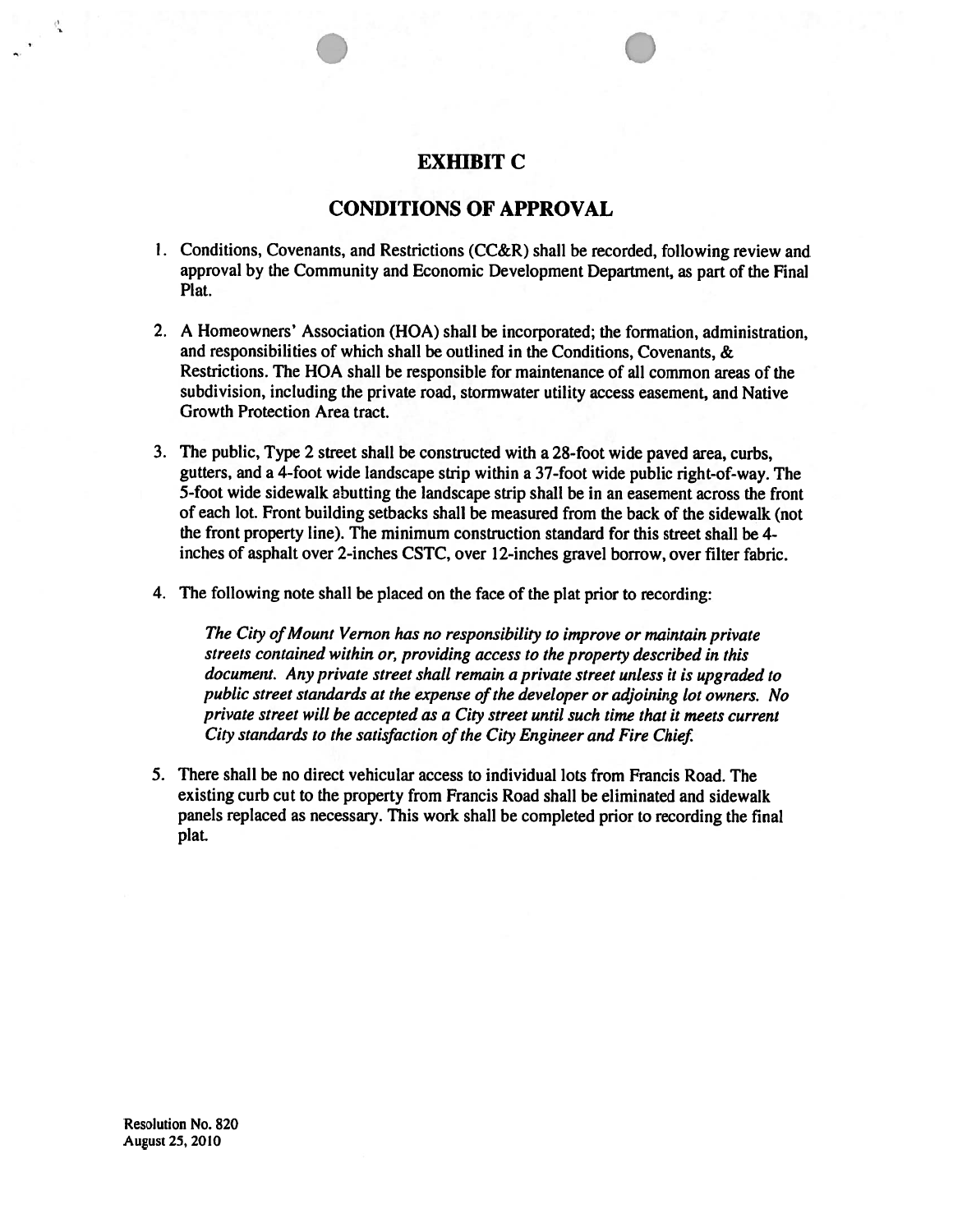### **EXHIBIT D:**

Memo from Ana Chesterfield dated June 5, 2017; and, Email from Steve Riggs dated May 31, 2017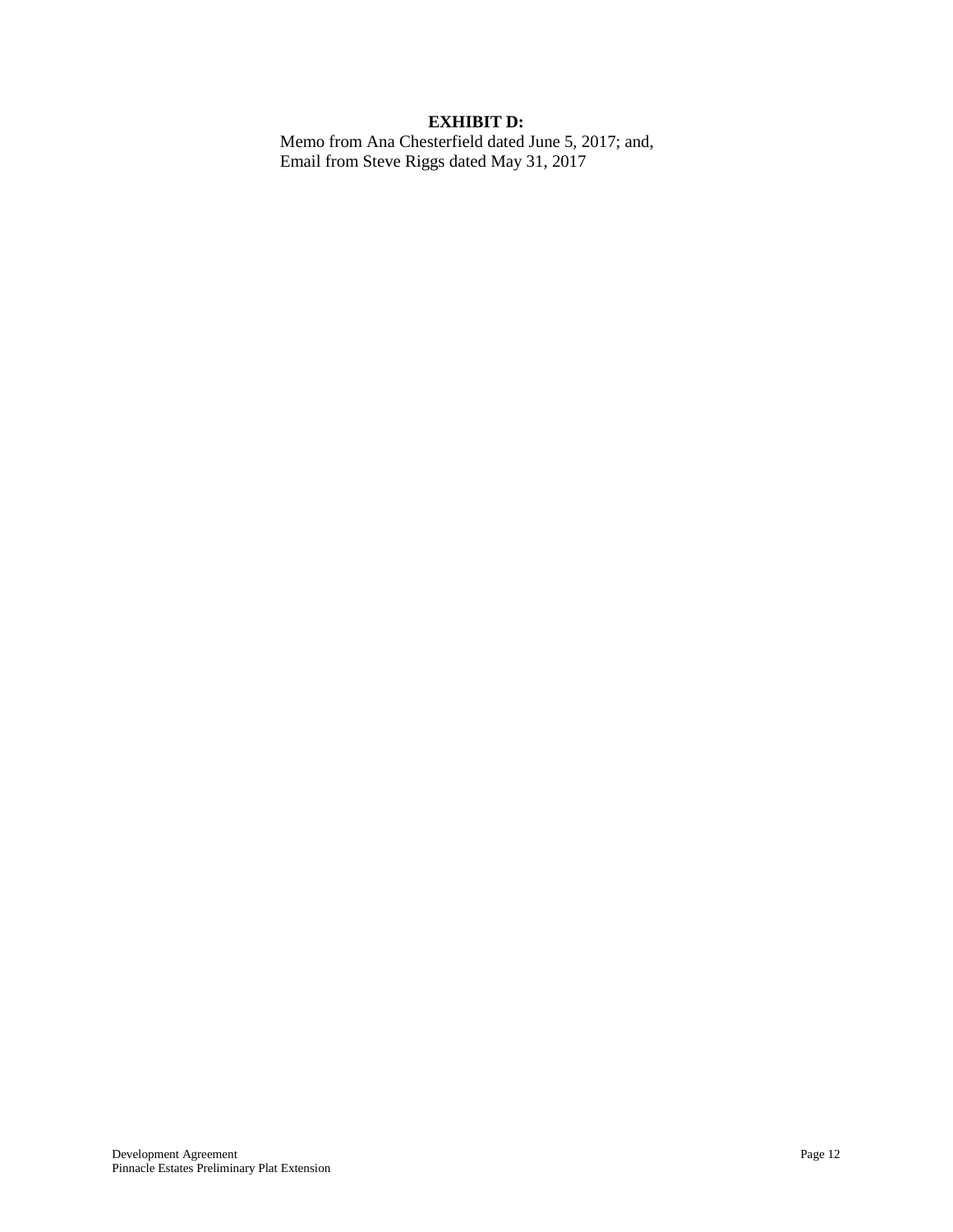

Date: June 5, 2017

To: Rebecca Lowell, Senior Planner

Ana Chesterfield, Development Services Engineering Manag From:

Subject: PL17-053 - Pinnacle Estates 3-Year Plat Extension

# **Stormwater Flow Control/Quality:**

- A. The project is required to meet stormwater quality and quantity in compliance with the City of Mount Vernon Municipal Code 13.33 and 2005 Department of **Ecology Stormwater Manual.**
- B. The stormwater system for the project is proposing to outfall into what appears to be a private drainage swale. Furthermore, the project is responsible to verify and provide to the City information on the current conditions and sizing of this swale. The project is also responsible to acquire the necessary easements in order to make use of the existing stormwater system.
- C. The project requires an updated stormwater report including a new downstream analysis, basin map(s) and conveyance system capacity prepared by a licensed civil engineer.
- D. The applicant should also note the use of flow charts for new-develop and redevelopment projects should be included in this report.
- E. A Construction General Stormwater permit from Department of Ecology is required for the project. Provide WAR #. Provide SWPPP for review.
- F. A soils report from a Geotechnical Engineer is required. This report shall address at the very minimum, the suitability of the current soils onsite and recommendations for the design and construction of the proposed private road.
- G. An operation and maintenance manual is required before final project closure. The O&M shall lay out scheduled maintenance of stormwater facilities.
- H. A maintenance agreement shall be provided to the City addressing the joint maintenance responsibilities of any stormwater facilities shared with North Hill Subdivision to the west.

# Traffic/Roads:

- I. A new traffic analysis is required for the project.
- J. Ramps and driveways shall comply with ADA standards.
- K. Driveway locations for each lot will be reviewed and approved with Civil Plans
- L. A soils report from a Geotechnical Engineer is required. This report shall address at the very minimum, the suitability of the current soils on-site and recommendations for the design and construction of the proposed private road.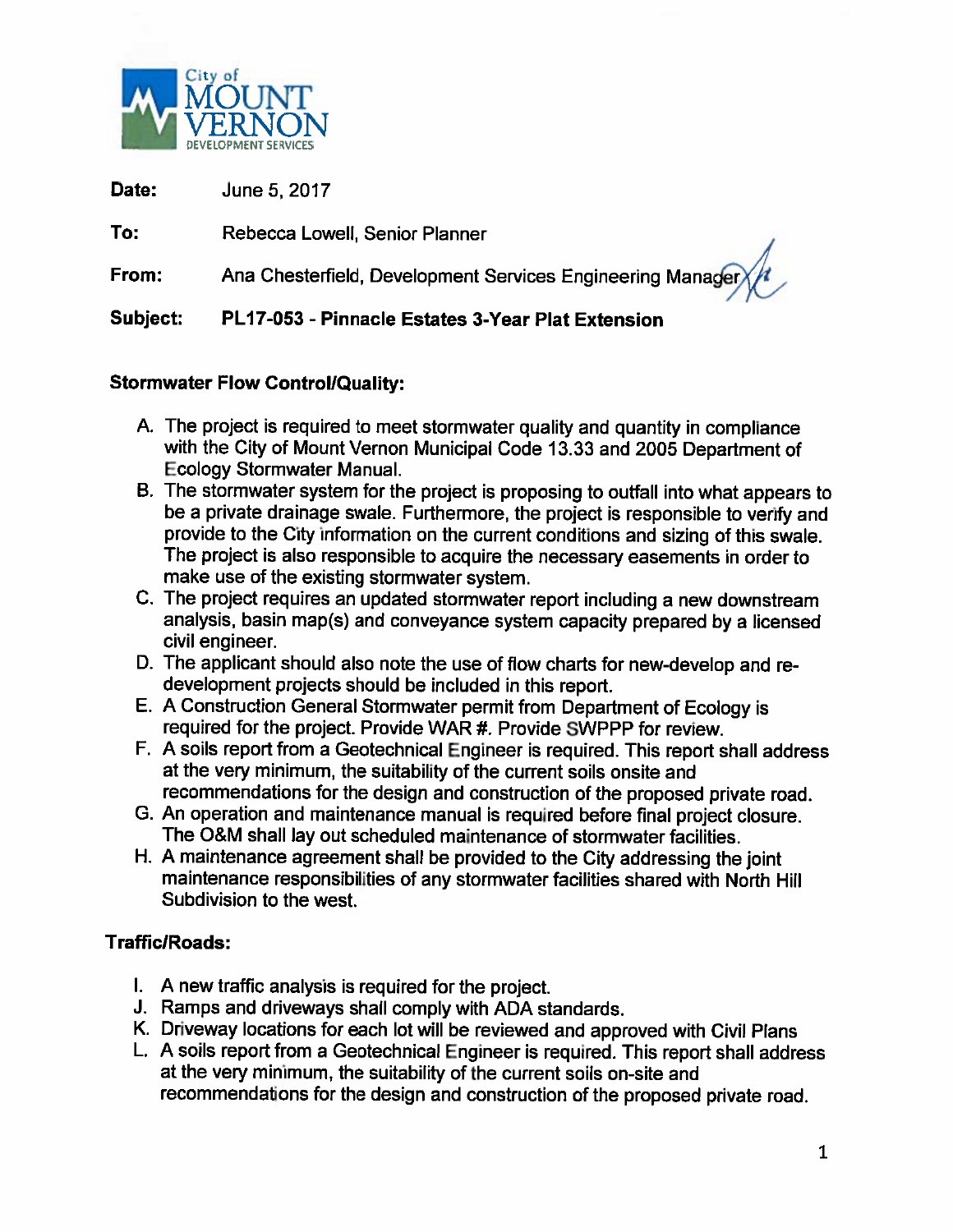Design and construction of public roads might be modified depending on the findings of this report.

## **Other Comments:**

- M. Compliance with City of Mount Vernon current Engineering Standard is required.
- N. Provide a haul route for review and approval
- O. Show existing and proposed utility easements on the civil plans
- P. Please ensure the project is using the most current WSDOT Standard Plans for driveways and ramps detail
- Q. Street lighting is required. Provide plans from PSE Intolight for review and approval
- R. The development is required to comply with the installation of telecommunications conduit. These will be reviewed by the City and approved with the Civil Plans.
- S. Minimum 26-feet access to fire hydrants is required unless otherwise approved by the Fire Department.
- T. "No Parking" signs and/or striping are required for private roads/fire lanes.
- U. Ensure the following internal circulation requirements for emergency vehicles and service truck are met - Minimum turning radii to be as follows:
	- a. Fire Apparatus: 28-feet inside and 45-feet outside
	- b. Garbage Trucks: 32.5-feet inside and 46.5 outside
	- c. Overhead Clearance: 25-feet

Note that these comments do not constitute a formal or detailed review of the engineering data and supplemental information supplied for the project. Further and more detailed engineering reviews will be performed once the final plans and reports are submitted for permits.